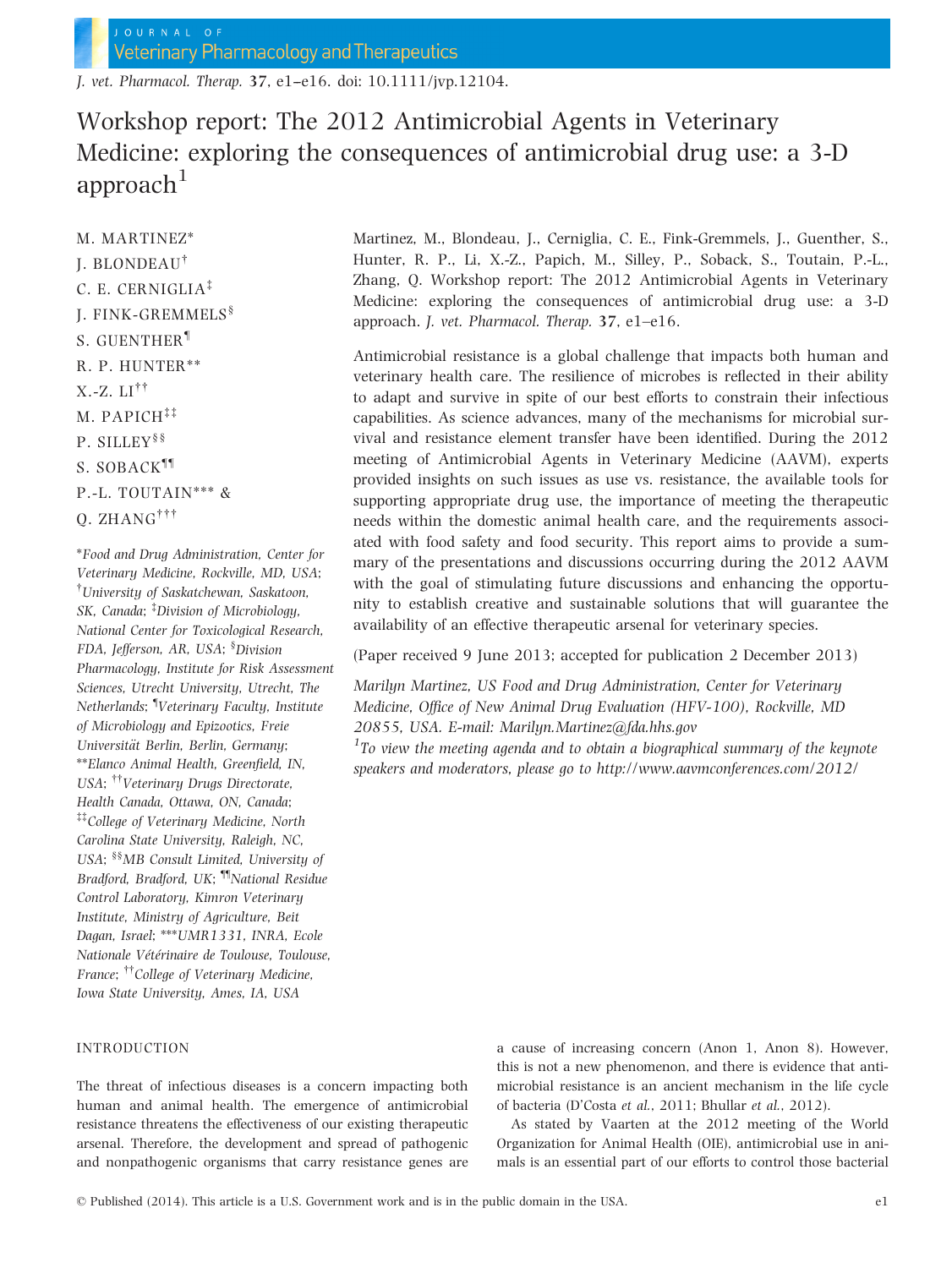infections responsible for causing pain and suffering, tissue damage, organ dysfunction, weight loss, and loss of productivity. The benefits associated with judicious drug use include protecting animal health and welfare as well as supporting the availability of foods of animal origin. It also reduces the risk of spreading (zoonotic) infections, allows for the containment of potentially large-scale epidemics, and supports the protection of people's livelihoods and animal resources (Simmons, 2011).

The 2012 meeting of Antimicrobial Agents in Veterinary Medicine (AAVM) was convened to promote a dialog on creative and sustainable solutions to the global threat of antimicrobial resistance. Emphasizing the role of 'SCIENCE' as the mechanism for enhancing our understanding of the problem at hand, the theme of a 3-D approach was selected because of the inextricable interactions between humans, the treated animals, the environment, and wildlife. Through the platform of invited lectures and subsequent discussions, the 2012 AAVM provided an opportunity for research scientists, regulatory scientists, veterinary practitioners, and drug sponsors to explore practical solutions for important public health challenges.

#### WORKSHOP SUMMARY

# Part 1: Regulatory approach to address veterinary antimicrobial use concerns

Critically important drugs for human health: a WHO/FAO/OIE perspective. The first Joint Food and Agriculture Organization (FAO)/OIE/World Health Organization (WHO) Expert Workshop on Non-Human Antimicrobial Usage and Antimicrobial Resistance: Scientific assessment took place in Geneva in 2003 http://www.who.int/foodsafety/publications/micro/en/amr.pdf. A Second Joint FAO/OIE/WHO Expert Workshop on Non-Human Antimicrobial Usage and Antimicrobial Resistance: Management options was held in 2004 in Oslo, Norway http:// www.oie.int/fileadmin/Home/eng/Conferences\_Events/docs/pdf/ WHO-CDS-CPE-ZFK-2004.8.pdf.

Thereafter, the WHO convened an Expert Meeting on Critically Important Antimicrobials for Human Medicine, in Copenhagen, Denmark, in May 2007 (Anon 7) and a Joint FAO/ WHO/OIE Expert Meeting on Critically Important Antimicrobials in November 2007 (Anon 8). The joint FAO/WHO/OIE report provided a list of critically important antimicrobials in humans and in terrestrial food-producing animals. This list was further modified in 2011 by the WHO Advisory Group on Integrated Surveillance of Antimicrobial Resistance (AGISAR). This revised list included not only newly developed drugs and scientific information but also a list of the specific compounds within each of these classes according to their use within either human or veterinary medicine (Anon 7). The resulting AGISAR ranking of drug classes in accordance to their importance to human medicine is provided in Table 1.

Much overlap is seen between compounds of importance to human and to animal health. Therefore, it was recommended that those drug classes listed as the highest for risk management strategies should include the (fluoro)quinolones, 3rd and 4th generation cephalosporins, and the macrolides. Resistance against these drug groups is detected in foodborne pathogens, namely Salmonella spp. and Campylobacter spp., and the commensal Escherichia coli.

It is important to emphasize that while these discussions focused solely on antimicrobial use in food-producing animals, it was concluded that antimicrobial use in nonfood-producing animals should also be subject to the prudent use provisions of the OIE Terrestrial Animal Health Code, 2012 (Anon 2).

United States Food and Drug Administration approach for addressing veterinary antimicrobial use concerns. To address

Table 1. Categorization of antimicrobials used in human medicine according to their importance in treatment of disease

| Critically important antimicrobials                                        | Highly important antimicrobials                                                  | Important antimicrobials |  |
|----------------------------------------------------------------------------|----------------------------------------------------------------------------------|--------------------------|--|
| Aminoglycosides*                                                           | Amdinopenicillins                                                                | Aminocyclitols           |  |
| Carbapenems and other penems                                               | Amphenicols*                                                                     | Cyclic polypeptides      |  |
| Cephalosporins (3rd and 4th generations)*                                  | Nitrofurantoins*<br>Cephalosporins (1st and 2nd generations)<br>and cephamycins* |                          |  |
| Cyclic esters                                                              | Lincosamides*<br>Nitroimidazoles                                                 |                          |  |
| Fluoro and other quinolones*                                               | Penicillins (Antistaphylococcal)*                                                |                          |  |
| $Gly copeptides*$                                                          | Pleuromutilins*                                                                  |                          |  |
| Glycylcyclines                                                             | Pseudomonic acids                                                                |                          |  |
| Lipopeptides                                                               | Riminofenazines                                                                  |                          |  |
| Macrolides and ketolides*                                                  | Steroid antibacterials                                                           |                          |  |
| Monobactams                                                                | Streptogramins*                                                                  |                          |  |
| Oxazolidinones                                                             | Sulfonamides, dihydrofolate reductase                                            |                          |  |
|                                                                            | inhibitors, and combinations*                                                    |                          |  |
| Penicillins (natural, aminopenicillins, and<br>antipseudomonal)*           | Sulfones                                                                         |                          |  |
| Polymyxins                                                                 | Tetracyclines*                                                                   |                          |  |
| Rifamycins                                                                 |                                                                                  |                          |  |
| Drugs used solely to treat tuberculosis or other<br>mycobacterial diseases |                                                                                  |                          |  |

\*Member(s) in the classes may have veterinary uses. They are examples and variations may exist among various regions or countries.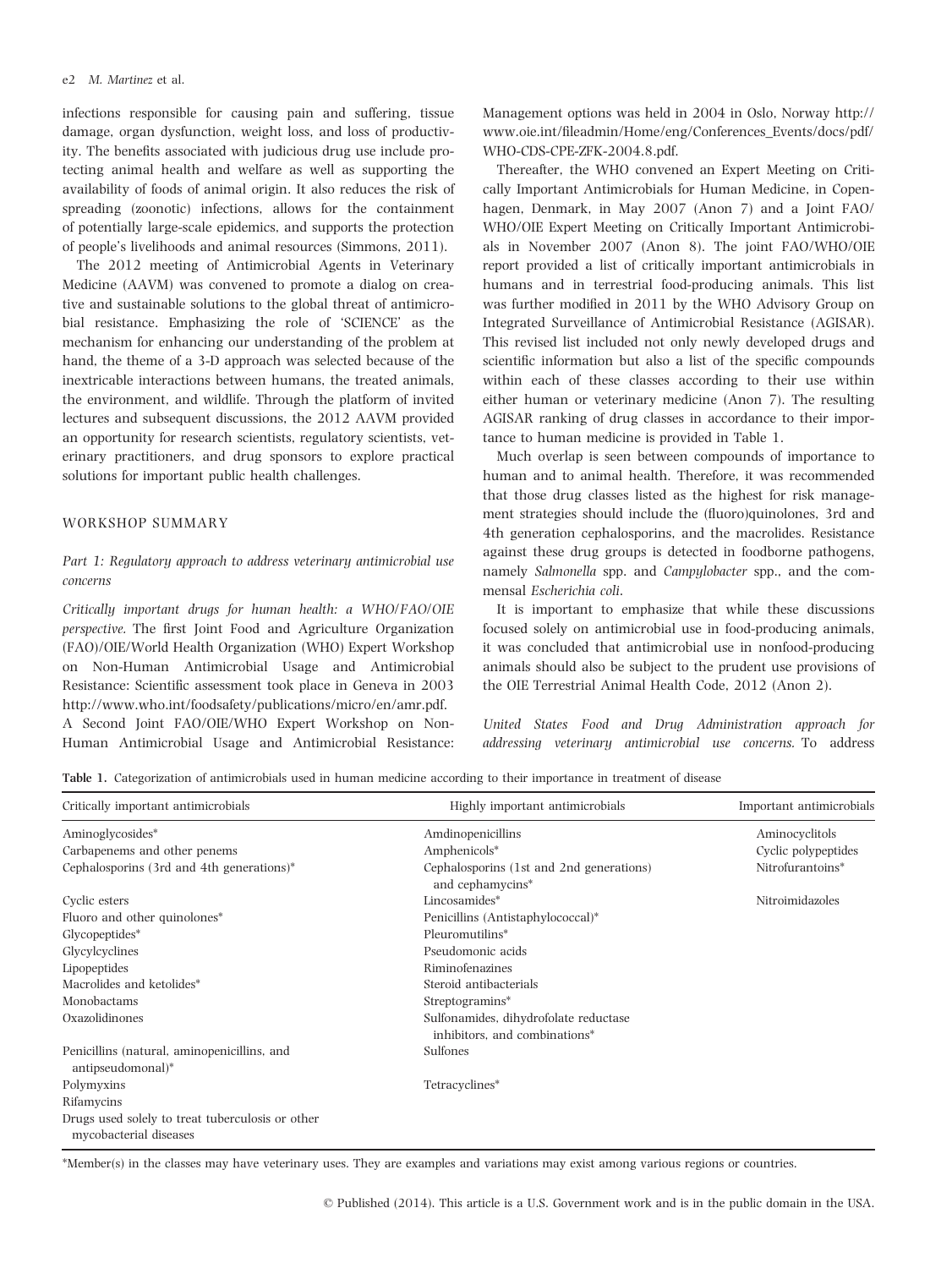public health concerns associated with the use of antimicrobials in food-producing animals, the United States Food and Drug Administration (US FDA) Center for Veterinary Medicine (CVM) published three regulatory documents: (i) Guidance for Industry (GFI) #209 (Judicious use of Medically Important Antimicrobial Drugs in Food-Producing Animals; Anon 4); (ii) draft GFI 213 (New Animal Drugs and New Animal Drug Combination Products Administered in or on Medicated Feed or Drinking Water of Food Producing Animals: Recommendations for Drug Sponsors for Voluntarily Aligning Product Use Conditions with GFI #209; Anon 5); and (iii) the Veterinary Feed Directive (VFD; Anon 3).

- a) GFI #209: This guidance is built on the principle that 'use of medically important antimicrobial drugs in food-producing animals should be limited to those uses that are considered necessary for assuring animal health'. Furthermore, the administration of medically important antimicrobial drugs in food-producing animals should be limited to uses that include veterinary oversight or consultation.
- b) Draft GFI #213: This document describes implementation of the key principles in GFI #209 based upon concepts set out in GFI #152, 'Evaluating the Safety of Antimicrobial New Animal Drugs with Regard to their Microbiological Effects on Bacteria of Human Health Concern', which includes an appendix that ranks antimicrobial drugs as 'critically important', 'highly important', or 'important', in regard to their relevance to human medicine. This draft GFI provides a process for updating product labels and describes the data requirements for adding new indications. In this regard, new prevention uses are expected to include a defined dose duration, an effective therapeutic dose level, the disease atrisk population, and mechanisms for veterinary oversight (i.e., changing marketing status from over the counter [OTC] to either prescription or the VFD.
- c) The VFD: This provides a mechanism for requiring producers to secure approval from a veterinarian prior to the administration of medicated articles.

The VFD is the primary mechanism for veterinary oversight of antimicrobials administered in animal feed. It is prescriptionlike, but is intended solely for feed. It serves as an alternative to prescription status for certain therapeutic animal pharmaceuticals for use in feed. In essence, a VFD is a mechanism requiring a producer to get approval from a veterinarian for antibiotics used in feed. The Federal Food Drug and Cosmetic Act (FFD&C) requires that medicated feeds needing veterinary oversight be designated as VFDs. Regulations on the use of VFDs were finalized in January 2001. The FDA intends to move all medically important antibiotics out of OTC status to VFD status. Expressed concerns with the VDF include as follows:

a) The potential for prescription status requirements would lead to major disruptions of existing marketplace practices for drug sponsors, feed manufacturers, and animal producers.

- b) State pharmacy laws and regulations intended to apply only to the dispensing of other dosage forms of drugs, not to medicated animal feed.
- c) Statutory limitations on labeling and marketing practices that would place covered drugs and feeds at a commercial disadvantage when compared with OTC-medicated feeds.

Currently, there are only 2 VFD drugs, tilmicosin and florfenicol.

There are several ongoing programs that facilitate efforts to address the challenge of antimicrobial resistance. These include the US Department of Agriculture (USDA), Antimicrobial Resistance Work Plan involving the Food Safety Inspection Service, Agricultural Research Service and Animal and Plant Health Inspection Service, and the National Antimicrobial Monitoring System (NARMS), which was jointed established by the FDA, USDA, and the US Centers for Disease Control and Prevention for the purpose of monitoring resistance among foodborne pathogens from humans, retail meats, and animals http:// www.fda.gov/AnimalVeterinary/SafetyHealth/AntimicrobialRe sistance/NationalAntimicrobialResistanceMonitoringSystem/ default.htm.

In the 112th US Congress, the leading bill on antimicrobial resistance was the Preservation of Antibiotics for Medical Treatment Act of 2011. As described by the Congressional Research Service, which is a nonpartisan division of the Library of Congress, this Act was intended to amend the FFD&C Act to require the Secretary of Health and Human Services to deny an application for a new animal drug that is a critical antimicrobial animal drug unless the applicant demonstrates that there is a reasonably certainty of no harm to human health due to the development of antimicrobial resistance attributable to the nontherapeutic use of the drug. This amendment defines 'critical antimicrobial animal drug' as a drug intended for use in food-producing animals that contains specified antibiotics or other drugs used in humans to treat or prevent disease or infection caused by micro-organisms. The bill was intended to require the Secretary to withdraw approval of a nontherapeutic use of such drugs in food-producing animals 2 years after the date of enactment of this Act unless certain safety requirements are met. This bill was introduced on March 9, 2011, in a previous session of Congress, but was not enacted. (http:// www.govtrack.us/congress/bills/112/hr965).

The European Union approach to stimulate the prudent use of antimicrobials in animals. Several landmark regulatory actions have had a significant influence on the use of antimicrobial agents on European farms. These include (Cogliani et al., 2011):

a) 1969: SWANN Report: Agricultural use of antibiotics (http:// hansard.millbanksystems.com/commons/1969/nov/20/ use-of-antibiotics-in-animal-husbandry). This report requires the ban of certain antibiotics (e.g., penicillin and tetracyclins for nonmedical (growth-promoting purposes) and recommends placing all antibiotics under veterinary prescription.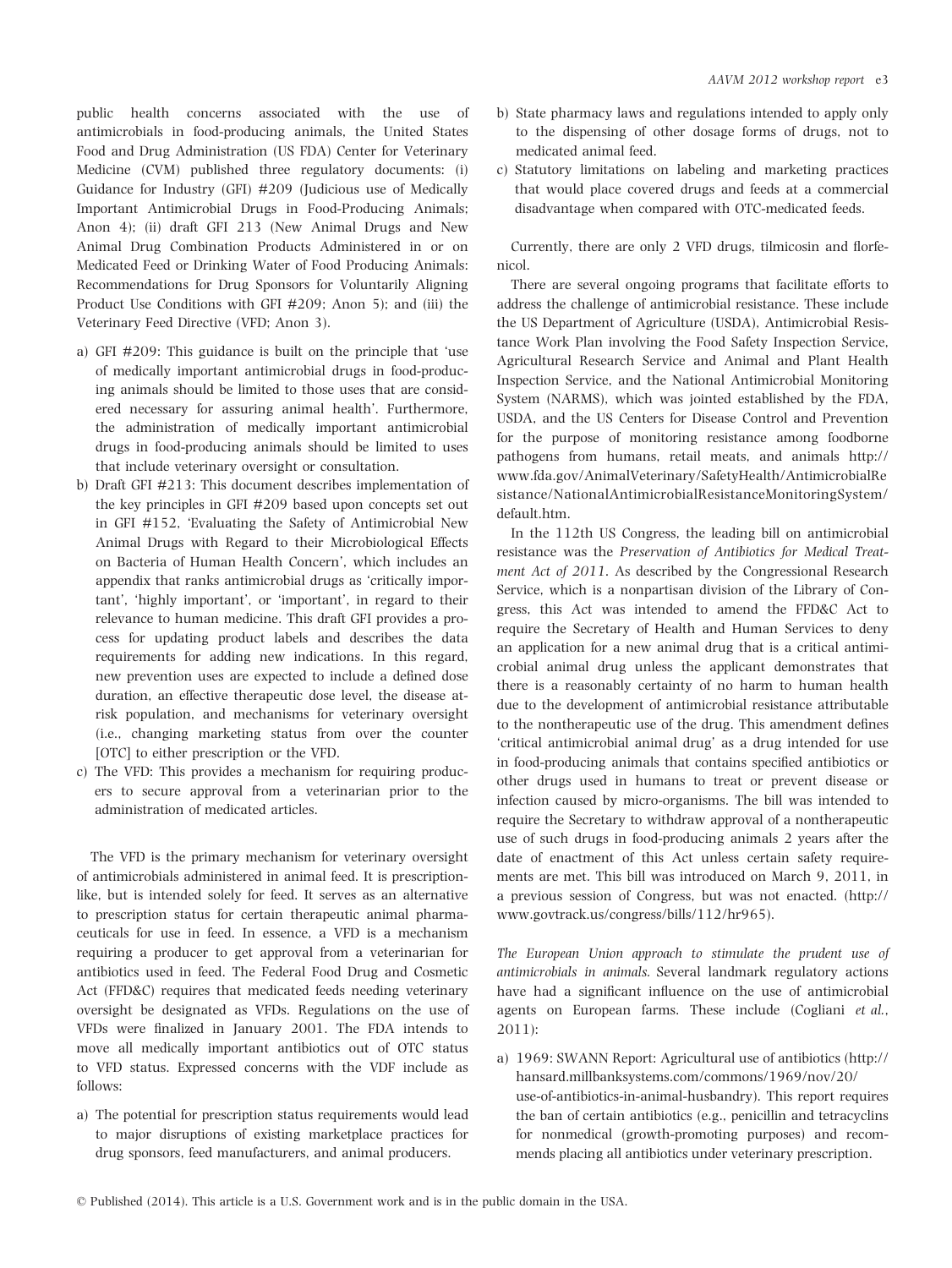- b) 1986: Sweden bans the use of antimicrobials for growthpromotion in agriculture, as requested by Federation of Swedish Farmers.
- c) 1997: the European Union bans the use of avoparcin as a growth promoter due to its potential cross-resistance with vancomycin.
- d) 1999: The Steering Committee of the European Commission recommends phasing out the use of medically important antimicrobials as growth promoters and implements disease prevention methods. The ban included olaquindox and carbadox. Authorization was suspended on bacitracin, tylosin, spiramycin, and virginiamycin. http://ec.europa.eu/food/fs/ sc/ssc/out50\_en.pdf
- e) 2006: The European Commission issued a total ban of all antimicrobial growth promoters, including flavomycin/bambermycin and Zn-bacitracin.

Since 2006, all veterinary use of antimicrobials requires a prescription (POM status, prescription-only medicines), and that all licensed veterinary products are prescription-only drugs. In addition, screening for methicillin-resistant Staphylococcus aureus (MRSA) and extended spectrum  $\beta$ -lactamase (ESBL)-producing E. coli in animal populations was initiated. Along with these actions, hospital-acquired MRSA in companion animals was revisited, and a memorandum was issued against the use of the 3rd and 4th generation cephalosporins. The registration of antimicrobial use on farms was initiated. Some countries, such as Denmark and the Netherlands, have established action levels for the frequency of treatments (expressed as daily doses per animal per year).

While various applications for antibiotics in farm animal practice are restricted and controlled, research activities to improve the range of vaccination programs are encouraged and supported. This applies also to the use of feed additives that improve animal sustainability, including several classes of prebiotics and probiotics, organic acids, polysaturated fatty acids, enzymes, and other feed (nonantibiotic) ingredients. These nonantimicrobial compounds may help to stimulate the animal's immune system, reduce the risk for outbreak of infections, and increase feed utilization. Legal requirements have been set for the licensing of such compounds (EC 1831/ 2003), demanding quality assurance procedures, and a demonstration of activity and safety which is comparable to established drug-licensing procedures. The overall objective is disease prevention as a measure to reduce the need for therapeutic intervention.

#### Part 2: Methodology and interpretation of antimicrobial testing

Interpreting results from antimicrobial susceptibility tests. Bacterial drug susceptibility is generally expressed relative to the minimum drug concentration that inhibits growth under a given set of in vitro test conditions (the minimum inhibitory concentration [MIC]). A prerequisite for any MIC determination is that it is generated through the use of quality-controlled methods.

MICs are estimated on the basis of serial dilutions. Drug potency is measured by the lowest concentration of an antimicrobial that inhibits bacterial growth after overnight exposure when the test tube contains an inoculum size of  $10^5$  colonyforming units (CFU) per mL of medium. The MIC serves as a benchmark against which changes in susceptibility can be tracked. It is also used to gauge dosages needed to treat infections based upon the application of PK and PD principles.

Despite reliance on these values, there are numerous potential shortcomings that need to be considered:

- a) MIC: The MIC reflects a single component of the interaction between a drug and a pathogen. The MIC value neither reflects the impact of very low (subinhibitory) concentrations on bacterial virulence nor can it distinguish between static or cidal effects on a pathogen. The mode of action for subinhibitory effects may not be the same as that associated with the MIC (e.g., Garch et al., 2010). While nutrients or their precursors necessary for bacterial survival may be readily available in culture media, if absent in vivo, it can reduce pathogen viability and virulence. In this way, there can be differences in the in vitro vs. in vivo growth rates. In turn, this can lead to difference in the in vivo vs. in vitro concentrations needed to minimize bacterial growth.
- b) Inoculum effects: Although in vitro tests are conducted at an inoculum size of  $10^5$  CFU/mL, the microbial population in infected tissues may be as high as  $10^{10}$ – $10^{12}$  (Frisch et al., 1942). For many compounds, the MIC increases as inoculum increases. Examples of drugs associated with an in vitro inoculum effect for S. aureus include ciprofloxacin, oxacillin, daptomycin, and vancomycin (the latter two potentially being associated with drug degradation), gentamicin and linezolid (whose decrease in drug efficacy with increasing inoculum may simply be attributable to a decrease in per-cell antibiotic concentration; Udekwu et al., 2009). Conversely, upon examining the potential inoculum effect when E. coli is exposed to antibiotics that target the ribosome, Tan et al. (2012) observed that while aminoglycosides (e.g., streptomycin, puromycin, gentamicin, tobramycin, neomycin, and kanamycin) exhibit a decrease in activity, other antibiotics such as chloramphenicol or the tetracyclines are not associated with inoculum effects.
- c) Sub-MIC effects: The mode of action for subinhibitory effects may not be the same mode of action as that associated with the MIC (e.g., Garch et al., 2010). See section 2.2.2 for further discussion.

Establishment of appropriate dosage regimes: PK/PD considerations. General principles. Within the framework of veterinary medicine, the therapeutic goals include treatment (when the patient has an active infection), control/ metaphylaxis (e.g., when there is evidence of an outbreak), and prevention/prophylaxis (when there is a risk of a disease outbreak but no evidence of infection within the herd, farm, or house). Because of differences in the bacterial load (bioburden) and in the patient's physiological status, the concentrations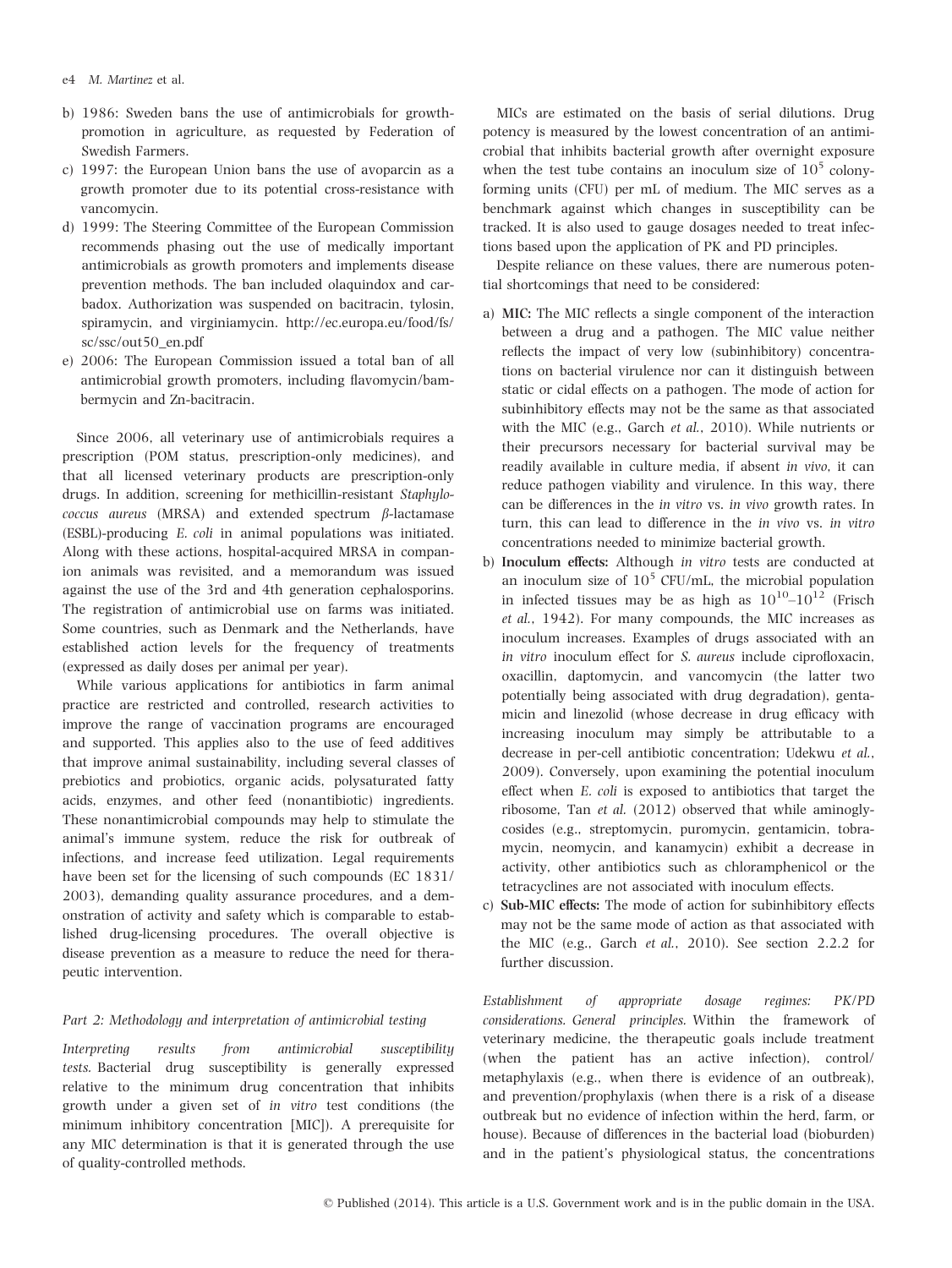needed to achieve the desired therapeutic outcome can differ as a function of indication. This aspect if often incompletely addressed in the authorized dosage regimes. However, when administering antimicrobials to food-producing animals, any alteration of the dosage regime has also to consider the potential impact of such a dosage regimes on withdrawal periods and (microbial) human food safety.

Appropriate dosage regimes are a function of the exposure– response relationship associated with the action of the antimicrobial agent and the targeted therapeutic outcome (e.g., static effects, cidal effects, 1-log kill, and 3-log kill). Concentrations are assessed relative to free (unbound) plasma or serum drug concentrations because these are the concentrations most closely correlated with active drug concentrations at the site of action. Antimicrobial exposure–response (PK/PD) relationships are generally classified as being either time or concentrationdependent (Craig, 2007), with all drugs exhibiting components of both variables (Martinez et al., 2012). PK/PD relationships are further expressed as time above MIC  $(T > MIC)$ , peak divided by the MIC ( $C_{\text{max}}/MIC$ ), or the extent of exposure (e.g., over a 24-h dosing interval) above the MIC (AUC/MIC). Examples of drugs falling within these classifications are as follow:

- a) T > MIC: penicillins, cephalosporins, monobactams, and carbapenems;
- b)  $C_{\text{max}}/$ MIC: aminoglycosides, fluoroquinolones, glycopeptides, and daptomycin;
- c) AUC/MIC: aminoglycosides, fluoroquinolones, glycopeptides, daptomycin, oxazolidinones, and tetracyclines. Although generally associated with time-dependent effects, the PK/PD parameter correlated with clinical outcome for most of the newer macrolides is also AUC/MIC due to its prolonged postantibiotic effect.

Examples of the numerical values of these indices that have been correlated with therapeutic success in human patients were summarized by Ambrose et al. (2007). The many variables contributing to a therapeutic response include (Martinez et al., 2013):

- a) The susceptibility of the pathogen to the antimicrobial (i.e., the MIC of the antimicrobial agent).
- b) The characteristics of the pathogen response to the antimicrobial (e.g., cidal vs. static effects, and kill rate).
- c) The characteristics of the host–pathogen interaction and the ability of the drug to influence this interaction such as:
	- i) the ability of the pathogen to invade or colonize on host tissues;
	- ii) the secretion/release of toxins by the pathogen;
	- iii) the ability of subinhibitory concentrations to affect the pathogen and pathogen–host interactions; and the accumulation of certain antimicrobials in leukocytes.
- d) The PK of the drug and the dosage form.
- e) The dosage regime.
- f) The effect of the antimicrobial on the host disease response (e.g., drug anti-inflammatory effects).
- g) The host's immune status.
- h) The magnitude of the bacterial burden (bioburden) at the site of the infection.
- i) The propensity of the pathogen to form resistant genotypes and phenotypes (e.g., bacteria in biofilms).

Bioburden will likely differ when a drug is used for metaphylaxis, prophylaxis, or treatment. To ascertain whether or not bioburden can influence clinical and bacteriological outcomes, Ferran et al. (2011) used a non-neutropenic mouse-lung model of Pasturella multocida infection (Ferran et al., 2011). In this study, clinical and bacteriological outcomes for infected mice were shown to be better, and the selection of resistance less frequent, when marbofloxacin was administered as an early intervention (10 h after inoculum administration) as compared to treatment at 32 h after inoculum administration. Moreover, the early dose of 1 mg/kg led to better clinical and similar bacteriological (eradication and selection of resistance) outcomes as compared to the later dose of 40 mg/kg marbofloxacin (curative therapy). These results support arguments favoring the utility of drug metaphylaxis from a clinical perspective, allowing for a reduction in both the total amount of drug administered per animal and the risk of selecting for pathogen resistance. Similar results have been obtained with amoxicillin and cefquinome in the same model.

Estimating the dose. When dealing with drugs associated with concentration-dependent killing, we need to consider the relationship between the drug concentration, the MIC, and the likelihood of selecting for drug resistance. The range of concentrations where the risk is highest is known as the mutant selection window (MSW; Blondeau et al., 2001, 2004; Drlica, 2003; Hansen et al., 2003; Hesje et al., 2007). The MSW defines a 'danger zone' for therapeutic drug concentrations. This region is flanked by the MIC and the mutant prevention concentration (MPC), the latter reflecting concentrations at which the likelihood for the selection of resistant strains is minimized. However, the MSW concept is not straightforward and that what matters is not simply the duration over which drug concentrations are within the MSW but rather the proximity of these concentrations to the MPC (Ferran et al., 2007).

The relationship between MIC and MPC for several pathogens and drugs were provided by Blondeau (2009). For compounds where susceptibility can be altered by mutational events, higher bioburdens increase the risk of selecting for resistant bacterial strains. Accordingly, it has recently been proposed that the MPC be based on the testing of larger bacterial inocula, that is,  $>10^9$  CFU/mL, as such a high population includes bacterial subpopulations with innate resistance (spontaneous mutations, as described in particular for fluoroquinolone resistance). In so doing, the MPC can account for the probability of selection for mutant subpopulations.

At the other end of the spectrum are the events occurring when drug concentrations drop below the pathogen's MIC. Examples of undesirable subinhibitory actions of antimicrobials include as follows: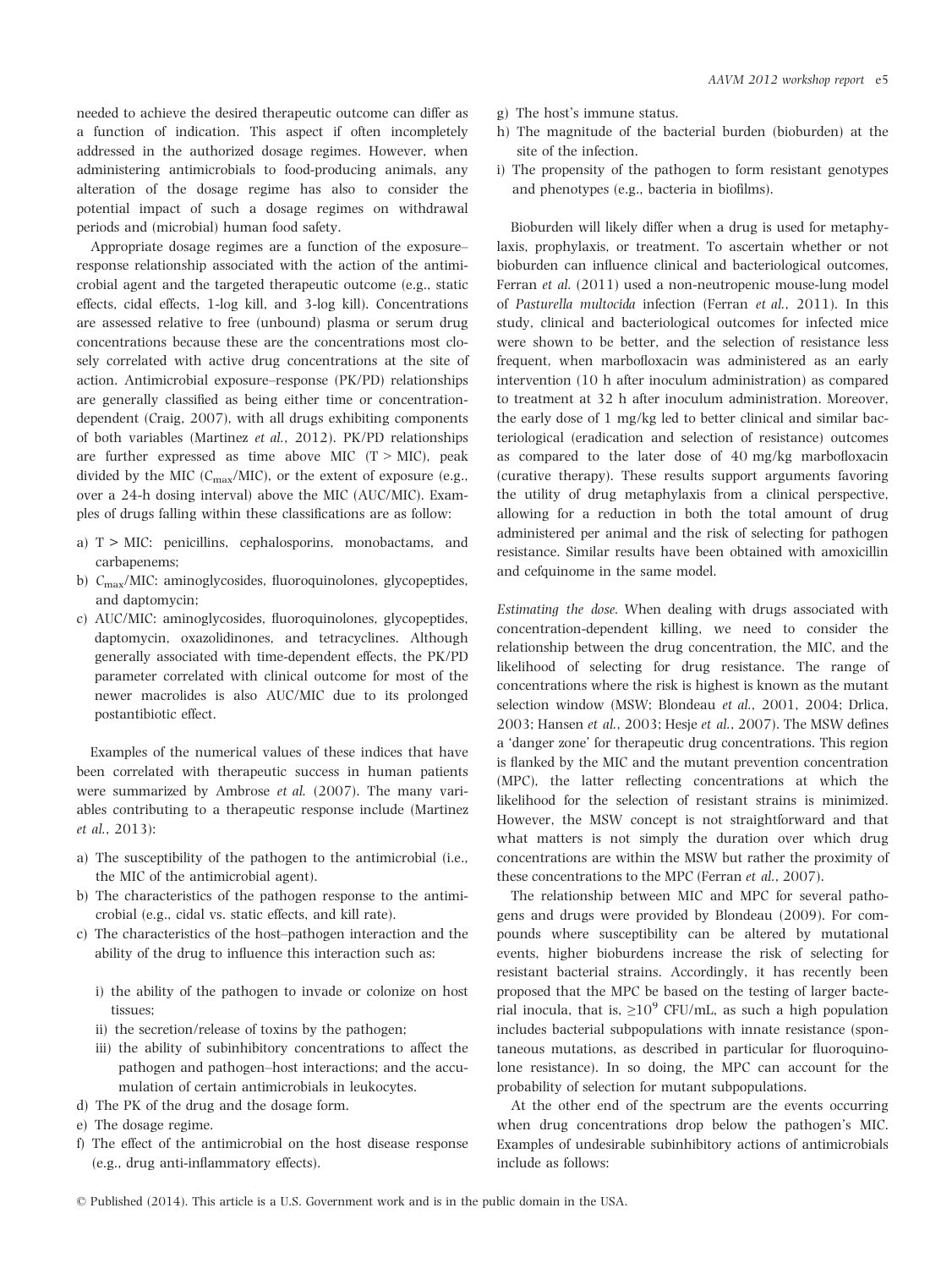- a) Enhanced bacterial adhesion to cell surface of host (e.g., stimulation of *Staphylococcus* spp adhesion by subinhibitory concentrations of florfenicol; Blickwede et al., 2004).
- b) Increase in the colony factor expression by (e.g., by moxifloxacin susceptible and resistant Clostridium difficile; Denève et al., 2008).
- c) Rearrangement of bacterial genome (e.g., enhanced gene transfer in Bacteroides by tetracycline; Song et al., 2009).
- d) Upregulation of virulence factors.
- e) Increase in biofilm formation, for example, as demonstrated, for example, for Pseudomonas aeruginosa biofilm formation that can be increased by subinhibitory concentrations of the aminoglycosides (Hoffman et al., 2005). The fact that subinhibitory concentration of antimicrobials favor biofilm formation has been demonstrated for almost all veterinary-relevant bacterial species.

Conversely, subinhibitory concentrations may also have a positive clinical effect. For example, in addition to the previously mentioned case of subinhibitory concentrations of clindamycin reducing β-hemolysin expression in cultures of *S. aureus* (Marsik & Parisi, 1973), the biofilm and exopolysaccharide formation of Salmonella. enterica serovar Typhimurium can be inhibited by subinhibitory concentrations of gentamicin or ciprofloxacin (Majtán et al., 2008).

Additional references of that may be of interest include Rasigade et al., 2011; Davies et al., 2006; Christensen et al., 2011; and Reeks et al.,2005.

# Part 3: Emergence, transmission, and persistence of antimicrobial resistance

Mechanisms of resistance and resistance transfer. Numerous mechanisms for antimicrobial resistance have been identified, and the impact of these mechanisms appears to be both drugand pathogen-specific (Table 2). Examples include efflux transporters, altered protein targets, genetic mutations, and enzymatic degradation/modification of the drug that are mediated by genetic mutations or by acquired resistance genes.

When reflecting on the issue of One World–One Health and the threat of antimicrobial resistance or resistance transfer, it was concluded that antimicrobial resistance is a global ecological problem impacting the microbiome through such factors as follows:

- a) Use by the human patient: impact on commensal flora, transfer of resistant human pathogens, and the potential for transfer of resistance genes:
	- i) From interpersonal contact
	- ii) Through the environment (e.g., hospital and community)
	- iii) Through the environment (e.g., sewage and transfer by insects and rats)
	- iv) Transfer of resistant bacterial strains to and from companion animals, and vice versa
- b) Use on the farm: impact on commensal flora, zoonotic pathogens, and the potential for transfer of resistance genes:
	- i) Through the food chain
	- ii) Through the environment

Discussions occurring during the AAVM included such issues as the potential impact of drug use on commensal flora (Figs 1 & 2), the prevalence of the oral route of administration for collective medication, and potential mechanisms through which even systemically available drug can re-appear in the gastrointestinal tract. Complicating potential transmission between hosts is the long survival time of many pathogens on dry inanimate objects (Matlow & Morris, 2009). For example, the durations of survival for MRSA, VRE, and C. difficile spores are, respectively, 7 days to 7 months, 5 days to 4 months, and 5 months.

Table 2. Recognized resistant pathogens of human and veterinary health concern

| Acronym     | Definition                                     | General information                                                                 | Bacterial pathogens                                                | Significance                                     |
|-------------|------------------------------------------------|-------------------------------------------------------------------------------------|--------------------------------------------------------------------|--------------------------------------------------|
| <b>ESBL</b> | Extended spectrum β-lactamase                  | Resistance to 3rd generation<br>cephalosporins (cefotaxime<br>resistance)           | Escherichia coli, Klebsiella spp.,<br>and other Enterobacteriaceae | Resistance to most<br>cephalosporins*            |
| <b>MRSA</b> | Methicillin-resistant<br>Staphylococcus aureus | Resistance to oxacillin<br>$PCR - mecA$<br>Chromogenic agar<br>Cefoxitin resistance | S. aureus                                                          | Resistance to most $\beta$ -lactams <sup>T</sup> |
| <b>VRE</b>  | Vancomycin resistant<br><i>Enterococcus</i>    | Vancomycin screen plate<br>PCR-vancomycin resistance<br>genes<br>Chromogenic agar   | Enterococcus spp.                                                  | Resistance to vancomycin                         |
| <b>VISA</b> | Vancomycin intermediate<br>resistant S. aureus | Reduced susceptibility to<br>vancomycin                                             | S. aureus                                                          | Reduced susceptibility to<br>vancomycin          |
| <b>VRSA</b> | Vancomycin resistant S. aureus                 | Resistance to vancomycin                                                            | S. aureus                                                          | Resistance to vancomycin                         |

\*Cefotaxime, cefpodoxime, ceftriaxone, and ceftazidime.

† Penicillins, cephalosporins, carbapenems, and monobactams.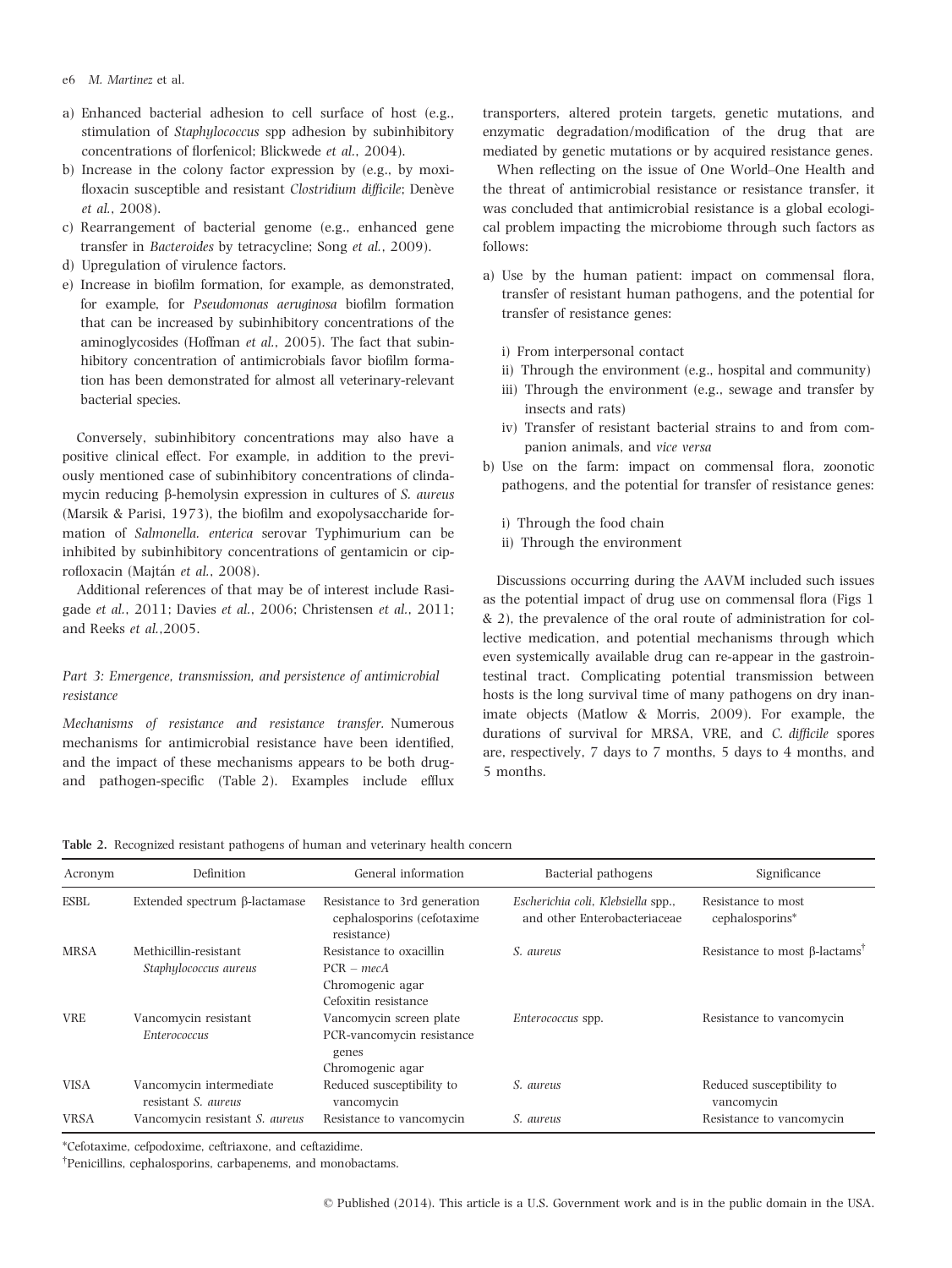

Fig. 1. Potential mechanisms for drug entry into the environment and food chain were explored through the various presentations. The recipient of the original dose can be either an animal or human patient. (From the presentation of P.-L. Toutain).

Gut flora resistance: the impact of dosage regime. The potential impact of metaphylaxis on gut-level resistance was studied in a rat Klebsiella pneumoniae lung infection model. Marbofloxacin was administered via subcutaneous injection at either 4 or 24 h after bacterial introduction into the lungs. Total daily doses were administered as a single injection or as a fractionated  $(4 \times$ /day) dosage regime of 16 or 64 mg/kg. Regardless of dosage regime, there was little to no impact on the susceptibility of gut Enterococcus faecium. In contrast, the E. coli population was affected by dose, with the number of isolates decreasing to a greater extent with the fractionated as compared to the single dose groups, and after 7 days of marbofloxacin treatment, a resistant E. coli subpopulation was found in all treatment groups. The largest percentage of rats harboring resistant intestinal E. coli was observed in the dose group receiving a single high-dose injection of marbofloxacin (Kesteman et al., 2010).

Similarly, Looft et al. (2012) observed collateral effects of feeding subtherapeutic doses of antimicrobials to pigs administered medicated feed containing sulfamethazine, chlortetracycline, and penicillin in a highly controlled environment. Bacterial phylotypes shifted after 14 days of antimicrobial treatment, with the medicated pigs showing an increase in E. coli populations as compared to the nonmedicated pigs. Although antimicrobial resistance genes increased in abundance and diversity in the medicated swine microbiome, these investigators also noted the high background of bacterial resistance genes in the feces nonmedicated swine.

Defining 'clinical' vs. 'biological' resistance. The term 'resistance' can be interpreted from the perspective of epidemiological surveys (biological resistance) or from that of clinical break points. This distinction is illustrated in Fig. 3.

To appreciate the implications of any MIC value, there needs to be consistency in the methods used for its determination, and the context within the term 'resistance' is being defined. This point is illustrated by the confusion associated with 'resistance' as defined on the basis of epidemiological cutoff values (ECOFFs) vs. that defined by clinical break points. ECOFFs have been utilized to separate the naive, susceptible, wild-type bacterial population from bacterial isolates that have developed reduced susceptibility to a given antimicrobial agent (Kahlmeter et al., 2003). The ECOFFs can differ from clinical break points because the latter depends not only on susceptibility data but also upon such clinically relevant data as therapeutic indication, clinical response, dosing schedules, and PK/PD relationships. Therefore, a pathogen can be clinically susceptible while not belonging to the corresponding wild population, and vice versa.

Differences in the parameter being measured, the in vitro methodologies, and how the ECOFF values are defined have confounded efforts to track global changes in microbial susceptibility patterns (Silley et al., 2011). This has rendered it extremely difficult to compare resistant rates across surveillance



Fig. 2. Mechanisms for drug exposure in the human and animal intestine following an oral antimicrobial administration of a poorly bioavailable compound (left) or following administration of a systemically available drug, where the administered compound reenters the gastrointestinal tract through various potential excretory mechanisms (right) (From the presentation of P.-L. Toutain).

© Published (2014). This article is a U.S. Government work and is in the public domain in the USA.

#### Biophases & antibioresistance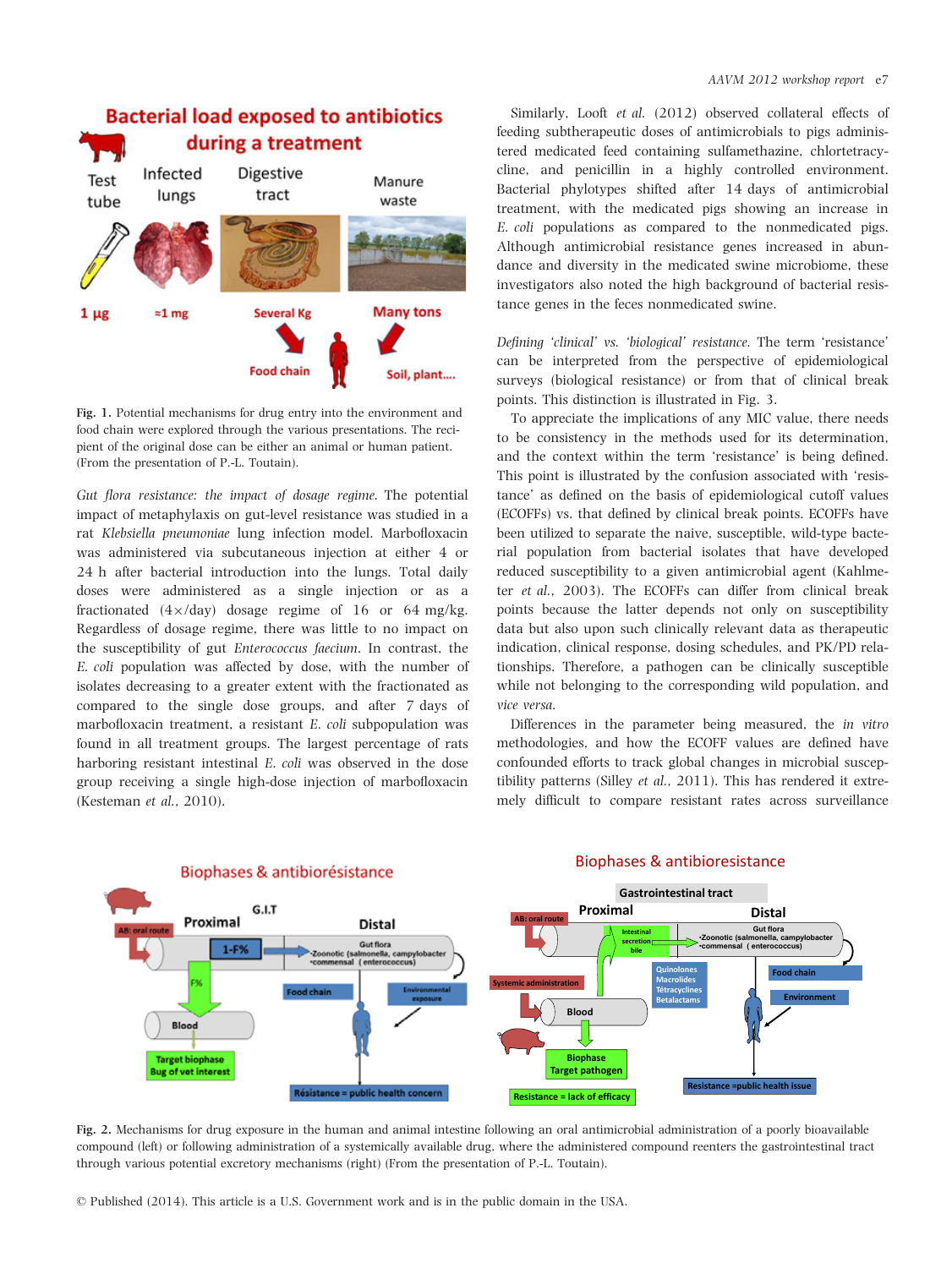

Fig. 3. Comparison of the underlying answers addressed by clinical vs. epidemiological descriptions of resistance, differences in the underlying descriptive methods, and the differences in their respective interpretations.

schemes. Moreover, there is a trend for 'resistance' in foodborne pathogens and commensals to be defined by the ECOFF values rather than by the long-established clinical break points.

Even if ECOFFs are consistently used, difference can occur with respect to data interpretation. For example, Sweden has traditionally not accepted the ECOFF used by European Food Safety Authority (EFSA) for ciprofloxacin and E. coli  $(0.03 \text{ µg/mL})$  because it cuts through the wild-type MIC, causing an erroneously high frequency of E. coli classified as resistant (Anon 8). The Netherlands and Norway have elected to set the E. coli ECOFF for ciprofloxacin at  $>0.06$  µg/mL. Only recently has EUCAST (http://mic.eucast.org/Eucast2/) revised its E. coli ECOFF values for ciprofloxacin from >0.03 to  $>0.06$  µg/mL. These changes have been adopted by EFSA (Anon 1).

To insure consistency both between past and future data assessments and across antimicrobial resistance monitoring programs, it is necessary to establish a mechanism for global harmonization of methods for defining the wild-type distribution. Ultimately, owing to the numerous methodological and reporting differences that exist between monitoring and surveillance organizations, at present, it is not possible to relate resistance levels as defined by EUCAST to those defined by The European Centre for Disease Prevention and Control (EARS-Net; http://ecdc.europa.eu/en/activities/surveillance/EARS-Net/about\_ EARS-Net/Pages/about\_network.aspx or NARMS. Given the urgency of this issue, it is important to insure that epidemiological survey data are based upon comparability of sampling strategies and on methods of MIC determination.

Part 4: Resistance transfer between animals and humans: a focus on zoonotic pathogens

Antimicrobial Agents in Veterinary Medicine workshop discussions included a summary of the ongoing programmatic research efforts aimed at better understanding the role of human medicine vs. veterinary drug use in promoting resistance transfer in zoonotic pathogens.

Campylobacter jejuni. Campylobacter infections are responsible for 400–500 million cases of diarrhea each year worldwide. The mortality rate associated with symptomatic Campylobacter species infection has been estimated at 24 deaths per 10 000 culture confirmed cases, or 200 deaths per year in the USA (Ruiz-Palacios, 2007). The pathogen is commonly present in food-producing animals, especially in slaughter-age broiler chickens, and can be transmitted to humans via contaminated poultry, water, or milk.

Campylobacter species infection in human patients is generally associated with mild illness. These diarrheas are frequently self-curing, and in the vast majority of incidents of acute diarrhea in adults, antimicrobials are of no benefit. Most strains of C. jejuni and Campylobacter coli are susceptible to erythromycin, azithromycin, gentamicin, tetracycline, and chloramphenicol. In those cases where antimicrobials are prescribed, the treatment of choice is generally a macrolide such as erythromycin or azithromycin (Ruiz-Palacios, 2007).

Antimicrobial resistance in Camplylobacter is mediated by multiple mechanisms depending upon the drug class. These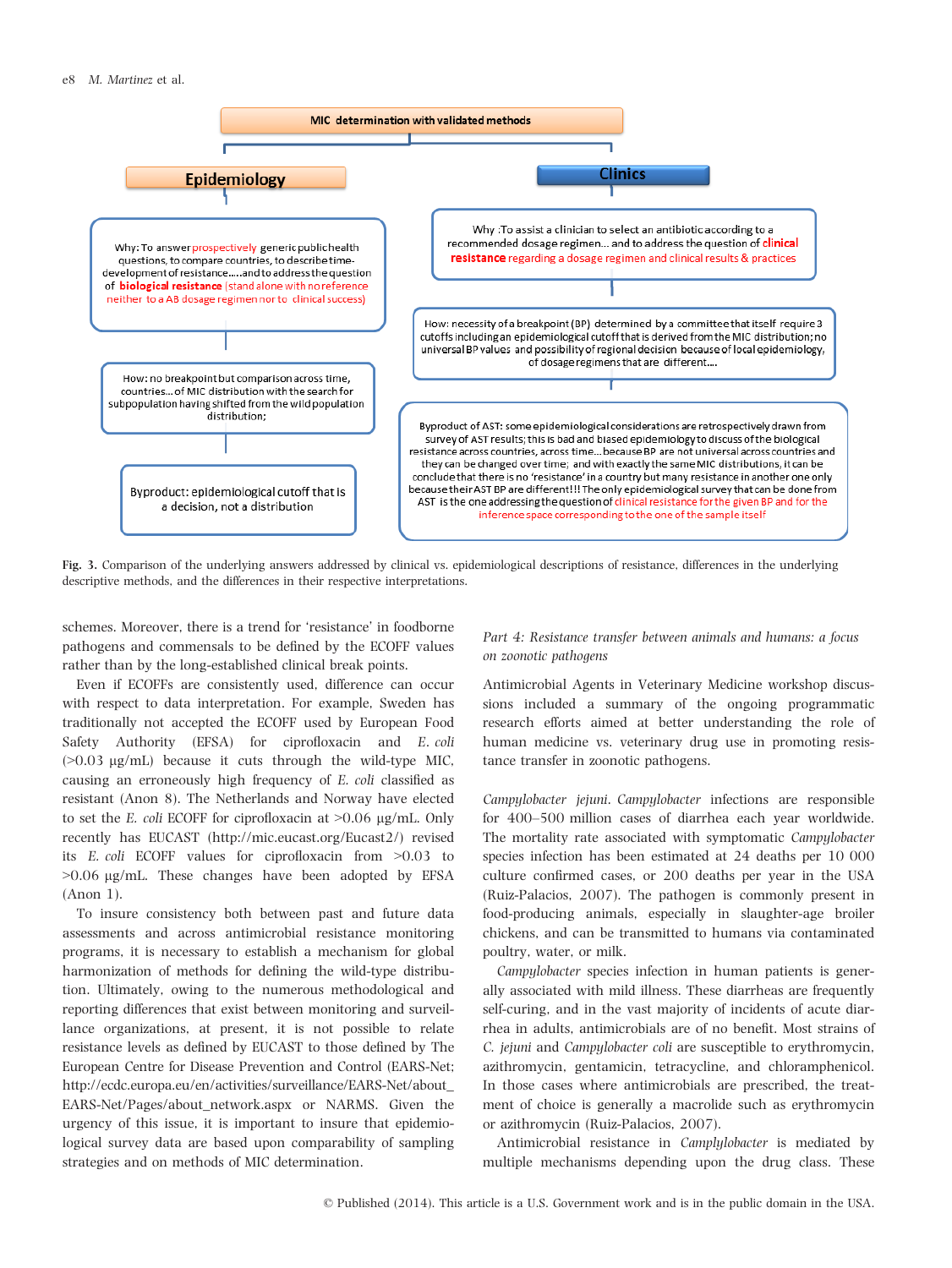include antimicrobial inactivation, target mutation, efflux-mediated extrusion, and reduced uptake of the drug. When comparing across antimicrobial drug classes (tetracyclines, macrolides, and fluoroquinolones), there is a higher number of resistant Campylobacter isolates in poultry raised in conventional as compared to organic farms (Luangtongkum et al., 2006) and increasing prevalence of fluoroquinolone resistance worldwide (Blaser & Engberg, 2008). Macrolide-resistant Campylobacter is less prevalent than fluoroquinolone-resistant Campylobacter, despite the fact that macrolides are more widely used than fluoroquinolones in animal production (Lin et al., 2007). This is likely attributable to the absence of any fitness (survivability) cost associated with fluoroquinolone resistance. Therefore, fluoroquinolone resistance persists even after the selection pressure is removed (Luo et al., 2005). Thus, the use of fluoroquinolones in poultry has long-term public health consequences.

ESBL-producing E. coli. Even with 'prudent use', there is the threat of selecting for ESBL-producing microbial strains through the use of  $\beta$ -lactam antibiotics (especially cephalosporins of the 3rd and 4th generations) and for an increase in the numbers of multiresistant strains through the use of fluoroquinolones (particularly in large poultry holdings). Of great concern is the apparent increase in the number of ESBL E. coli and Salmonella spp. in the absence of prior exposure to the cephalosporins, suggesting potential coselection and coresistance.

Based upon recent work, it appears that the largest transmission pathway for ESBL E. coli is from humans to wildlife and the environment. Guenther et al. (2010a,b) observed that 16% of urban rats were carriers of ESBL-producing E. coli and that 33% of the rats obtained from inside the sewage system located in close proximity to a university hospital carried ESBL-producing E. coli. Multilocus sequencing confirmed that the tested rats carried extra-intestinal pathogenic E. coli (ExPEC)-like strains that

typically belonged to a highly virulent lineage isolated primarily in humans and birds. This finding suggests that the urban rats may have an important role in the transmission of multiresistant and virulent E. coli strains (Guenther et al., 2012). Resistant strains of E. coli were also observed in European wild birds (Guenther et al., 2010b). Accordingly, wild birds might likewise constitute a potential hazard to human and animal health by transmitting multiresistant strains to waterways and other environmental sources via their fecal deposits.

There is also some transmission between humans and companion animal species and from livestock animals to humans via the consumption of raw meat, milk, and contaminated vegetables (Ewers et al., 2012). In this regard, the percentages of animals carrying ESBL-positive E. coli strains included 4% of the dogs, 3.2% of the cats, 5.1% of the horses, and 3.3% of the cattle (Ewers et al., 2010). Corresponding human data can be obtained from the European interactive database (Anon 9). Transmission pathways of ESBL and AmpC-producing E. coli are described in Fig. 4.

CTX-M associated ESBLs, enzymes named for their greater activity against cefotaxime than other oxyimino- $\beta$ -lactam substrates, are the most widespread type of ESBL E. coli. Strains relevant to human health are also being isolated with increasing frequency from companion animals, and there is global occurrence of ESBL carrying bacteria in poultry, cattle, and pigs. Nevertheless, the high similarity of major ESBL types in humans, regardless of their geographical origin, points toward person-to-person transmission as the most important route of resistance distribution rather than a transmission between animals and humans (Ewers et al., 2012).

Salmonella spp. Salmonella is an important contributor to bacterial foodborne infections, particularly in children (CDC, 2013). PCR screening of resistant isolates from food animals



Fig. 4. Transmission pathways of extended spectrum β-lactamase and AmpC-producing Escherichia coli (based upon Ewers et al., 2012).

© Published (2014). This article is a U.S. Government work and is in the public domain in the USA.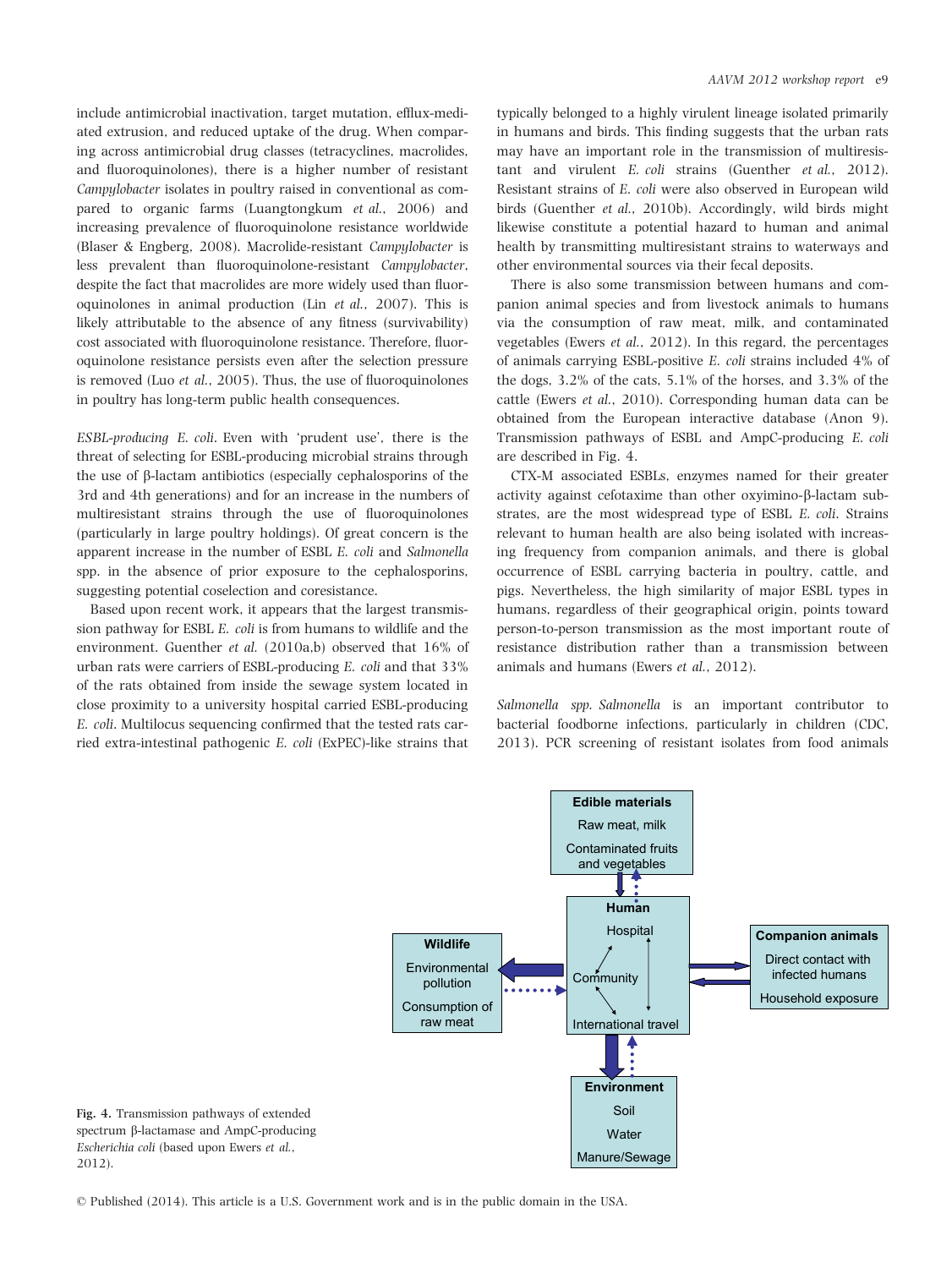identified these as serovars that are more often associated with invasive human infections than are most other serovars. These include typhimurium (relative proportion to all potential serotypes: 12% in humans, 3% in chickens, and 3.5% in turkeys), Heidelberg (3.5% in humans, 14.2% in chickens, and 2.4% in turkeys), and Newport (9.3% in humans, 0.8% in chickens, and 1.4% in turkeys; Fig. 5).

Antimicrobial resistance in zoonotic Salmonella strains is of public health concern, as genes are readily transferred from donor to recipient bacteria via plasmids (Kaldhone et al., 2008). Importantly, these plasmids frequently contain multiple resistance genes, with some of the transmissible genes appearing to facilitate Salmonella invasion and persistence in macrophages. Plasmids may also contain iron acquisition operons that can enhance extra-intestinal survival and increase bacterial virulence in poultry. For example, the VirB/D4 T4SS plasmids appear to increase the ability to invade and persist in macrophages. The hope is that through ongoing research, it may be possible to define factors that drive the dissemination of plasmids in enteric organisms and, in turn, identify strategies to combat their spread.

A note of interest is that while there has been much debate about the contribution of veterinary antimicrobial drug use to the overall resistance development in human pathogens, data suggest that clinical fluoroquinolone resistance in E. coli and nontyphoidal Salmonella is generally not observed (de Jong et al., 2012).

## Part 5: Premarketing approval and microbiological acceptable daily intake

Numerous scientific articles have been recently published on the importance of the relationship between gut flora and human health (e.g., Possemiers et al., 2009; Human Microbiome Project Consortium, 2012; Petrof et al., 2012). Because the human GI tract consists of complex microbial communities, the issue of altered human gut flora via the ingestion of antimicrobial residues in food is of potential concern.

It is well recognized that the therapeutic ingestion of antimicrobials can alter the ecology of the human intestinal flora (Jernberg et al., 2010). Disruption of the normal colonization barrier is a concern when the human is exposed to the much higher concentrations associated with human therapeutic uses. This may include disruption of the colonization barrier or an



Fig. 5. Relative proportion of top serotypes in humans and poultry.

increase in the population(s) of resistant bacteria (VICH GL-36) (Anon 6).

With respect to human food safety, microbiological health concerns are raised when consumption of trace levels of antimicrobial residues in foods disrupts the human gut colonization barrier or when it leads to an increase in the population(s) of resistant bacteria. However, the question is whether the amount of drug ingested in food can reach the colon (either by being secreted in the bile, through the intestinal mucosa or reach the colon as free, unabsorbed drug) and remain biologically active. Concerns associated with effects of antimicrobial drug residues on human intestinal flora are founded on the assumptions:

- a) Regardless of route of administration, antimicrobials can reach the colon due to incomplete absorption or by recirculation via the bile of secretion across the intestinal mucosa.
- b) By virtue of their inherent antimicrobial activity, these free (active) drug concentrations are likely to inhibit at least part of the rich microbial flora of the gastrointestinal tract.

The acceptable daily intake (ADI) is a measure of the amount of a specific substance (a residue of a veterinary drug, food additive, or pesticide) in food or drinking water that can be ingested (orally) on a daily basis over a human's lifetime without incurring an appreciable health risk. When evaluating allowable antimicrobial residues in food, there are two types of ADIs to be considered: the toxicological ADI, which is based upon laboratory animal toxicology data and an estimated no observed adverse effect level (NOAEL), and the microbiological ADI (ADIm), which is based upon an assessment of drug effects on the human gut microflora. The lower of these two values is used to determine the maximum residue limit (MRL) in Europe and Canada or the tolerance in the USA. The tolerance and MRL provide the basis for establishing a withdrawal period (the time duration between the last drug intake by the animal and the allowable date for animal slaughter for human food consumption). Additional information on this evaluation procedure is provided in the VICH Guideline #36 (Anon 9). The European public MRL assessment reports are available from the EMA (http://www.ema.europa.eu/ema/index.jsp?curl=pages/medi-

cines/landing/vet\_mrl\_search.jsp&murl=menus/medicines/medicines.jsp&mid=WC0b01ac058008d7ad). In addition, the Joint FAO/WHO Expert Committee on Food Additives (JECFA) has public evaluation reports of the effects of the veterinary drug residues on the human intestinal microbiota http://www.who. int/foodsafety/chem/jecfa/publications/en/index.html.

Although the original VICH Guideline 36 ADIm Expert Working Group readily achieved consensus on concerns pertaining to barrier disruption, the discussion at the AAVM were indicative of an ongoing scientific debate regarding the impact of antimicrobial residues on human gut flora (at the concentration range presented by ingestion of animal-derived food) as a public health concern. In part, these uncertainties are a function of the normal daily fluctuations in bacterial populations within a healthy human intestine.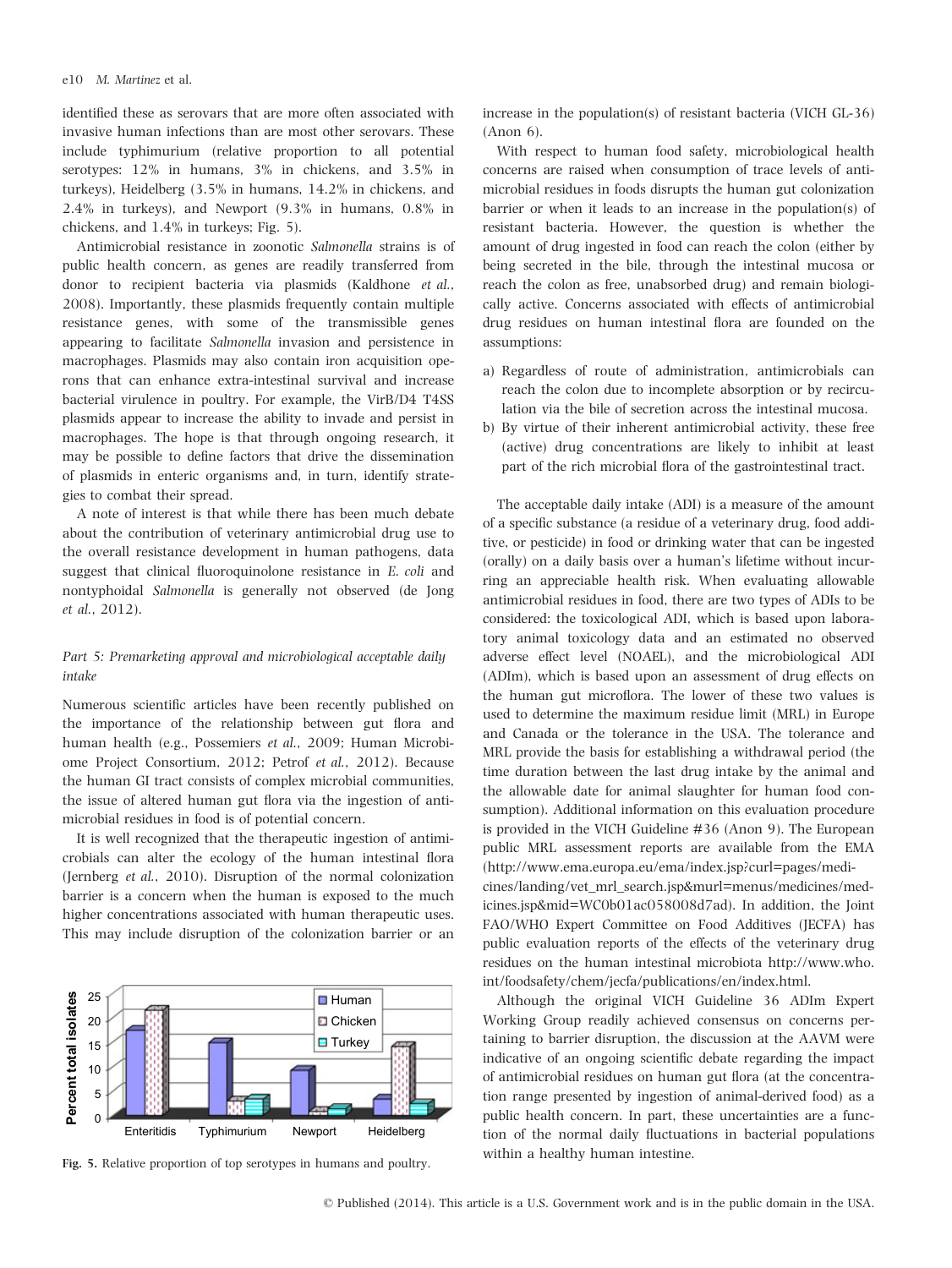- a) Jeffery et al. (2012) reviewed studies demonstrating that the human gut microbiota is dynamic and is subject to lifestyleinduced fluctuations. It is stated that habitual dietary intake is a major driver of microbiota composition and function. These effects of diet transcend even mammalian species boundaries; and therefore, the diet of an individual needs to be considered before attempting to categorize the gut microbiota of that individual.
- b) Wu et al. (2011) showed that in ten subjects aged 2–50 years old, two enterotypes were associated with diet: long-term diets enriched for protein and animal fat were associated with the Bacteroides enterotype, whereas diets enriched for carbohydrate were associated with the Prevotella enterotype. Controlled feeding over the duration of 10 days can lead to arrangement of the microbiota composition but did not lead to any change in enterotypes.

Thus, efforts to characterize the clinically relevant impact of low level drug residues are extremely complex and should be evaluated from the perspective of natural variations that occur in humans.

When determining the ADIm, the calculated MIC is based on the susceptibility of those genera for which the antimicrobial is active. Discussions focused on critical uncertainties associated with these tests. Firstly, ADIm studies will not be able to sufficiently address all of the variables that are inherent in the human gut flora, human populations, candidate molecule behavior, and other factors. Secondly, regardless of the technology or methodology employed, the results of these methods need to be placed within the context of a public health impact. Changes detectable by very sensitive and specific methods may have no consequence. In addition, the test conditions themselves are not straightforward (Ahn et al., 2010; Kim et al., 2011, 2012). A list of critical variables impacting the outcome from these studies is provided in Table 3 (from C. Cerniglia, National Center for Toxicological Research [NCTR], FDA).

Many attendees also emphasized that the approach to the ADIm for colonization barrier effects and resistance development are fundamentally different. For the former, it is possible to conduct simple MIC studies and/or alternative short-term in vitro approaches. For the latter, complex long-term in vivo or in vitro population studies are needed.

While the current guideline offers alternative approaches to addressing the ADIm, many attendees encouraged drug sponsor and regulatory authorities to dialog on appropriate study approaches, emphasizing that 'one size does not fit all'. Requests were made regarding the need for consensus on the group of bacteria that constitute a potential public health concern [particularly when we consider the normal gut flora of each individual person may not be the same (Jeffery et al., 2012)]. It was noted that the guideline itself states that 'Preliminary information regarding the prevalence of resistance in the human intestinal flora, such as daily variation within individuals and the variation among individuals can be useful in developing criteria for evaluating resistance emergence. MIC distributions of sensitive and known resistant organisms of Table 3. Overview of the methodological aspects to consider when interpreting the results in vitro barrier disruption studies

| Methods                      | Aspects for consideration                                               |
|------------------------------|-------------------------------------------------------------------------|
| Physicochemical              | Water and solid content                                                 |
| characterization of fecal    | Fecal viscosity                                                         |
| samples                      | Short-chain fatty acids                                                 |
|                              | pН                                                                      |
|                              | Water-holding capacity                                                  |
| Drug binding/inactivation    | Compare microbiological and                                             |
| assay                        | analytical chemistry assays                                             |
|                              | Compare fecal concentrations                                            |
|                              | Compare incubation time                                                 |
|                              | Compare pellet vs. supernatant                                          |
|                              | Compare sterilization methods                                           |
|                              | Evaluate the biotransformation of<br>the drug                           |
|                              | Predict the <i>in vitro</i> inactivation of                             |
|                              | the drug by regression analysis                                         |
| Microbial community analysis | Characterization of the fecal                                           |
| of fecal samples             | microbiota by culture dependent                                         |
|                              | and culture independent                                                 |
|                              | methods                                                                 |
|                              | Selective plate media                                                   |
|                              | Flow cytometry                                                          |
|                              | <b>PCR</b>                                                              |
|                              | Denaturing gradient gel<br>electrophoresis (DGGE) and<br>pyrosequencing |

concern can provide a basis to determine what drug concentration should be used in the selective agar media to enumerate resistant organisms in the fecal samples' (VICH GL-36).

Based upon studies conducted at the NCTR and the published scientific literature, it became clear that the results and conclusions are highly dependent upon experimental methodology. Accordingly, unless we can identify relevant conditions and validate methods that will be applicable and predictive across the human population, the interpretation of studies on the effects of antimicrobial residues on the human intestinal microbiota is incompletely understood. Furthermore, the expressed opinion was that antimicrobial drug residues are inherently low due to the conservative nature of the assignment of ADIs, MRLs, and withdrawal times.

Regarding the end point of disruption of colonization barrier, the current research gaps identified by experts at the NCTR include the following:

- a) The need to validate and determine the predictive capabilities of in vitro or in vivo test systems to determine impact of drug residues on human intestinal microbiota and identifying potential adverse human health effects.
- b) The need to design research protocols that are relevant and reproducible to evaluate fecal inactivation due to drug binding in test systems to address impact of antimicrobial residues on the human intestinal microbiota.
- c) The need to establish databases that describe the variability of the intestinal microbiota, typically observed among or within individuals. This information is critical for determin-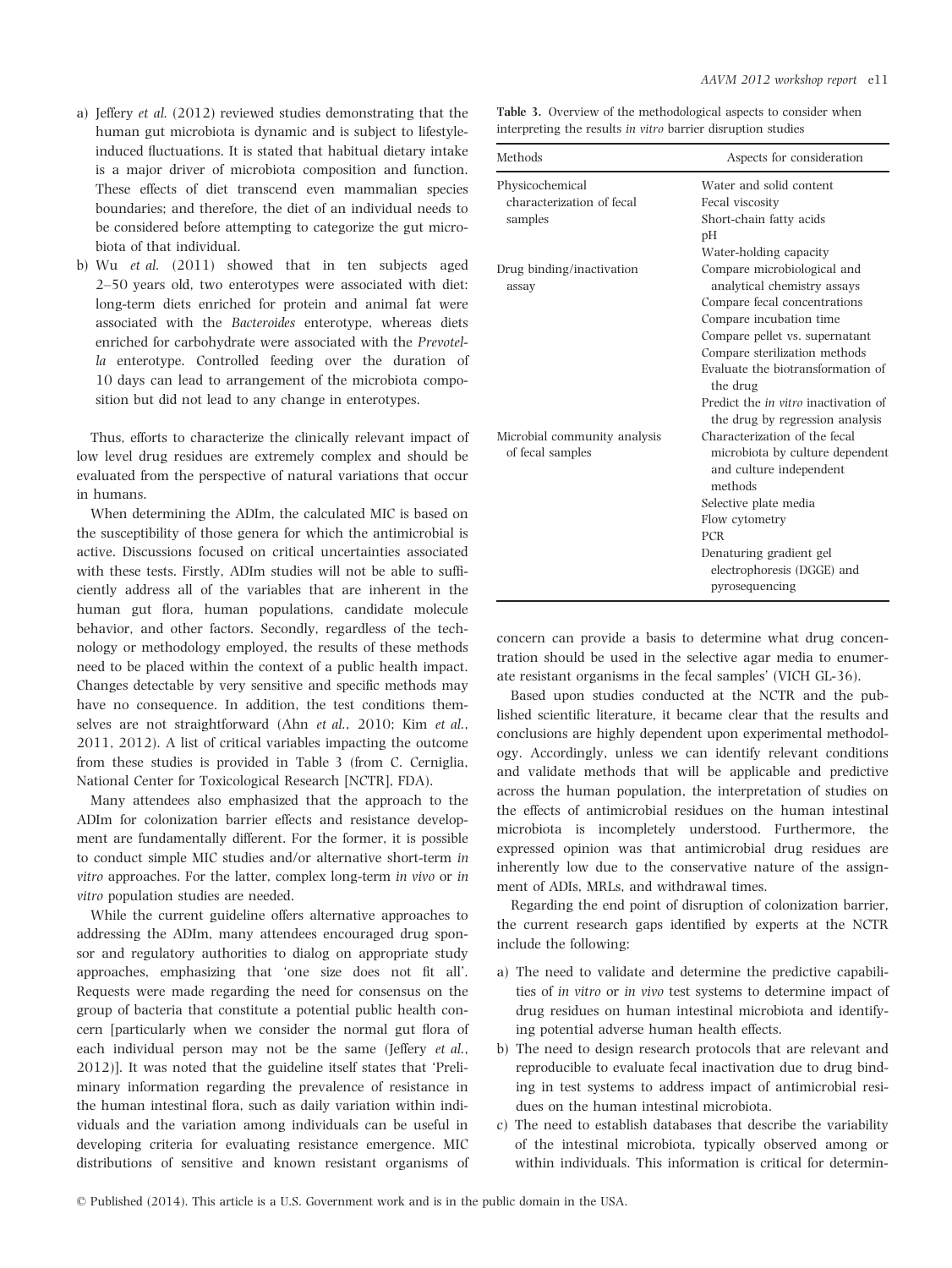ing the magnitude of change in commensal and resistant populations (following exposure to antimicrobial drug residues in food) that may pose a risk to public health.

- d) The development of model systems that can statistically account for the inherent variability within individuals and normal intestinal microbiota.
- e) A clearly defined end point for identifying 'disruption of colonization barrier' of the human intestinal microbiota.
- f) A need to define the scope of representative microbiota considered sufficiently comprehensive when generating a microbial food safety assessment.
- g) A need to identify appropriate microbial growth conditions that reflect the conditions within the human gut. Recent research from FDA–NCTR demonstrated that intestinal bacteria from normal human subjects are greatly affected by the selection of growth media. Considering that the nutritional variations in human diets function as different types of growth media, it is not surprising that intestinal microbiota fluctuate in response to diet.
- h) The need to determine whether or not use of currently available methods for estimating the MIC is appropriate for evaluating antimicrobial drugs effect on intestinal barrier functions.

Although definitive evidence is not currently available, the data and literature (Cerniglia & Kotarski, 1999, 2005) presented at this workshop resulted in many attendees voicing the opinion that dietary consumption of microbiologically active drug residues is unlikely to either be a major factor in the development of antimicrobial resistant bacteria in the normal human intestinal flora or a cause of disruption of the normal human colonization barrier. While these issues are controversial, further consideration of the literature and research is needed for a full understanding of this complex issue.

## Part 6: Maintaining an affordable, safe, and abundant food supply

By 2050, the global needs for food will increase by 70% more food. According to FAO, and as expanded upon below, 70% of these needs must come from efficiency-enhancing technologies. These include as follows:

- a) Practices Doing it better.
- b) Products Using new, innovative tools, and technologies.
- c) Genetics Enhance desired traits in plants and animals.

The means and tools that should or need be used in efficiency-enhancing technologies remain, however, a matter of controversial debate. We need to 'call a truce' to the debate over the role of technology in the sustainable production of safe, affordable, and abundant food if we are to protect the three rights:

- a) Ensuring the right of all people around the world to have access to affordable food.
- b) Protecting all consumers' rights to spend their food budget on the widest variety of food choices.

c) Creating a sustainable global food production system that does not compromise the health of humans and animals or the integrity of the environment.

The challenge of overcoming world hunger is complex and multifaceted. Allowing the entire food chain access to safe, efficiency-enhancing technologies is an essential component of a comprehensive solution to this challenge – both locally and globally. In addition, protecting the right to choose these technologies can make the dream of safe, affordable, and abundant food a reality worldwide.

As the issue of antimicrobial resistance in veterinary medicine is debated, the need to insure food availability, changes in husbandry practices necessary to meet a growing food demand, and the corresponding importance of therapeutics to insure animal health and welfare needs to be considered because animals are no longer simply considered to be 'walking food'. Ultimately, the availability of appropriate interventions for maintaining animal health and for maximizing their productivity will be a fundamental component in our ability to meet the global nutritional requirements critical for insuring public health.

## Part 7: Facing future challenges

Concerns associated with the relationship between traditional antimicrobials and the propagation of resistant pathogens have led to efforts to identify alternative therapeutic targets and approaches. Much effort is currently focusing on the inhibition of virulence factors. Potential antivirulence targets have been reviewed elsewhere (Cegelski et al., 2008; Escaich, 2010). Although such a therapeutic paradigm shift may have its merits, important limitations need to be considered. For example, if the drug does not influence bacterial viability, cure of infection will primarily rely upon the ability of the host immune system to clear the infection. In turn, the use of such agents as a stand-alone therapy seems to be limited to mild infections or disease prophylaxis.

Although the majority of this workshop focused on drug use in food-producing animals, issues and concerns impacting therapeutics in companion animal species were also discussed. When dealing with companion animal species, medication challenges include the absence of culture and antimicrobial susceptibility data (with poor owner compliance for follow-up cultures when they are prescribed), the lack of approved antimicrobials to cover the many unmet needs, and a paucity of information regarding the effectiveness of extra-label indications (e.g., approved drugs are usually targeted for skin and soft tissue infections). The importance of having animal species-specific drug approvals is critical for a variety of reasons including the following:

- a) The need to address the metabolic idiosyncrasies of each animal species and the potential species-specific safety concerns.
- b) Physiological differences may lead to differences both in drug PK and disease response.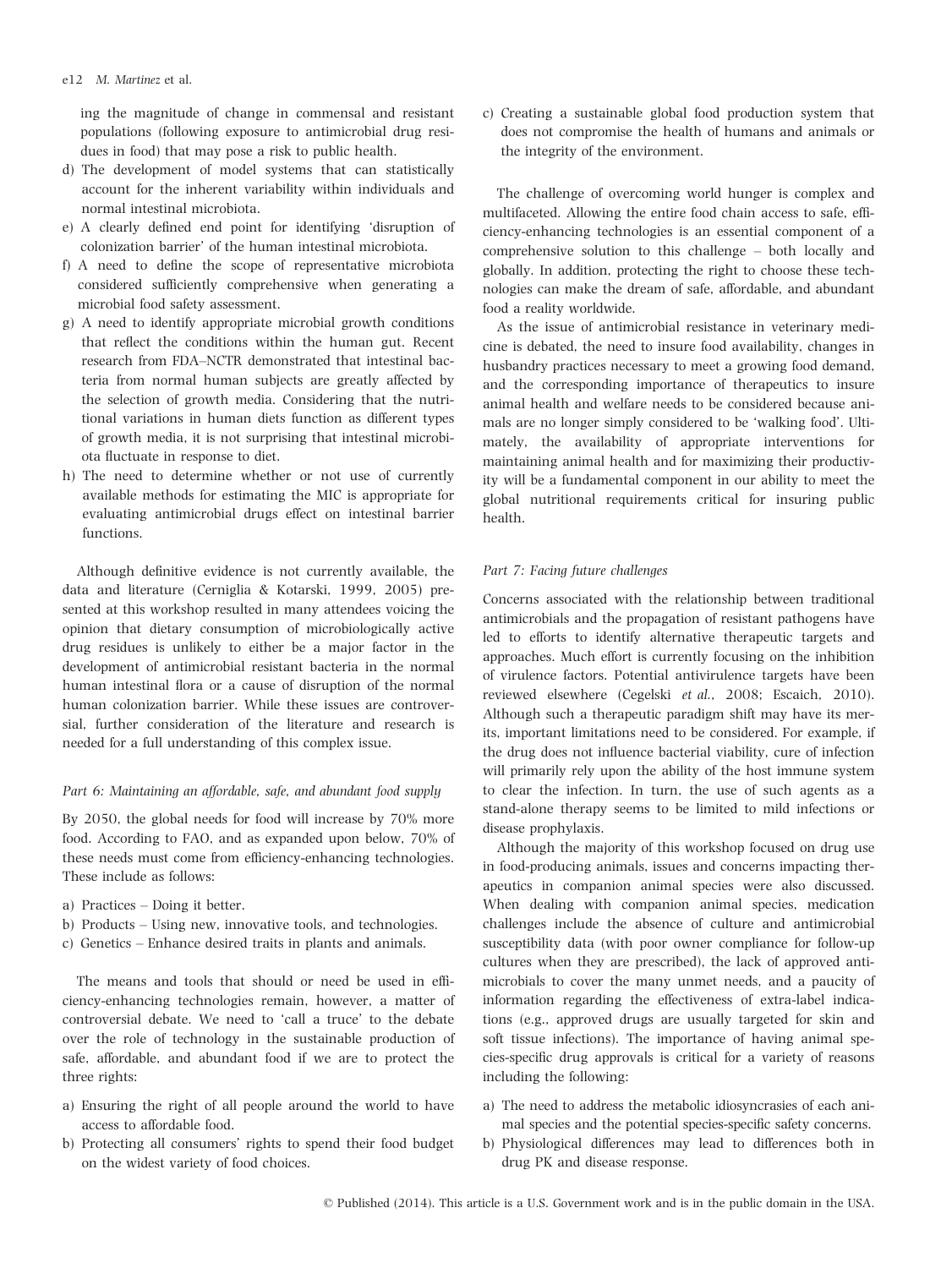c) There is a need for body weight-appropriate animal-friendly dosage forms to encourage owner compliance with the prescribed dosage regime.

In addition to the need for drugs to treat the range of infectious diseases encountered in pets, recent publications suggest that drug resistance is an increasing challenge in companion animal medicine (JAVMA, 230, News Feb 1, 2007; van Duijkeren et al., 2004a,b; Jones et al., 2007; Bemis et al., 2009; Papich, 2012).

As we enter into a global regulatory environment, there is a need for harmonization and international collaboration. In turn, this raises questions such as:

- a) How can the regulatory bodies in different countries share data on products?
- b) Can we agree upon a single set of studies to support applications submitted to the different competent authorities (as e.g., EMA, FDA, and others)?
- c) How can we promote greater international consistency in product labeling guiding the correct and prudent use of antimicrobials?
- d) Can we agree upon criteria and test methods (including sampling protocols) for monitoring regional and global shifts in susceptibility trends over time? The need for such monitoring programs will likely increase as we strive toward improving our dosing strategies.
- e) In addition to pharmaceutical intervention, there is a need to examine potential methods for modifying husbandry practices (genetics, feeding, housing, biosecurity etc.) in an effort to reduce antimicrobial use. How we can stimulate the implementation of such advanced practices at a global level?

Finally, some attendees expressed a desire for regulatory authorities to reinstate flexible labeling-type concepts that will enable veterinarians to have the freedom to adjust doses when medically appropriate. In so doing, the practitioner can better select the dose and regimen that addresses the specific clinical situation.

#### CLOSING REMARKS

Although the availability of antimicrobial therapies for animals remains essential (both for pets and for farm animals), the availability of these agents may be threatened by exaggerated perceptions of the public health impact of veterinary drug use. At least in part, this concern reflects a reliance on estimates of antibiotics tonnages used in human and veterinary medicine, even though these two estimates are not directly comparable. The veterinary community needs to be assured of the continued availability of effective treatments and the ability to prescribe the moieties necessary to treat their patients. To support this goal, the animal health community is actively involved in the development of state-of-the-art tools and approaches to assure that drugs are used in a manner consistent with public

and animal health. Efforts and needs to achieve the goals include as follows:

- a) Advanced genetic test (multilocus sequencing) methods to track the transfer of resistance elements and to understand the transmission of resistant microbial strains.
- b) PK/PD approaches to target the right dose of the right drug and for the shortest duration possible for achieving the desired therapeutic effect.
- c) Utilization of innovative drug delivery technologies and identification of novel bacterial targets.
- d) Better use of clinical laboratory susceptibility testing to insure appropriate drug selection.
- e) Antimicrobial resistance monitoring and a global harmonization of susceptibility test methods allowing consistent definitions of 'resistance'.
- f) Separation of investigations aiming to document biological vs. clinical resistance.
- g) Availability of approved drug products with appropriate dosage regimes insure the application of the right dose for the right duration.
- h) Implementation of strategies for insuring that all antimicrobial products meet the same quality control standards that are imposed during the approval of new animal drug applications.
- i) Availability of user-friendly applications (animal acceptability and convenient dosage regimes).
- j) Stimulation of basic (veterinary schools) and continuing education and continuing critical review of prescribing practices.
- k) Implementation of responsible use guidelines for antimicrobials that are practical and are translated into animal workers language.

Living in the current global environment, what happens in one part of the world will eventually impact all others. Accordingly, international guidelines for prudent use are being established. The combination of prudent/judicious use practices and surveillance/residue and microbial monitoring systems will ensure that we can meet the needs associated with animal health while avoiding a negative impact on human health care.

Without the necessary therapeutic options, we will be unable to adequately control animal diseases. As we allow our food and companion animals to serve as reservoirs for inadequately treated infections, there will be an ever-growing potential for the spread of zoonotic diseases. Considering also the demands for animal of an ever-growing human population, the animal health community is striving to insure appropriate drug in light of the common goal of 'One World Health'.

# ACKNOWLEDGMENTS

The Organizing Committee would like to acknowledge the contributions of Target Conferences, LTD, Israel, for their invaluable assistance throughout the planning and execution of this workshop.

© Published (2014). This article is a U.S. Government work and is in the public domain in the USA.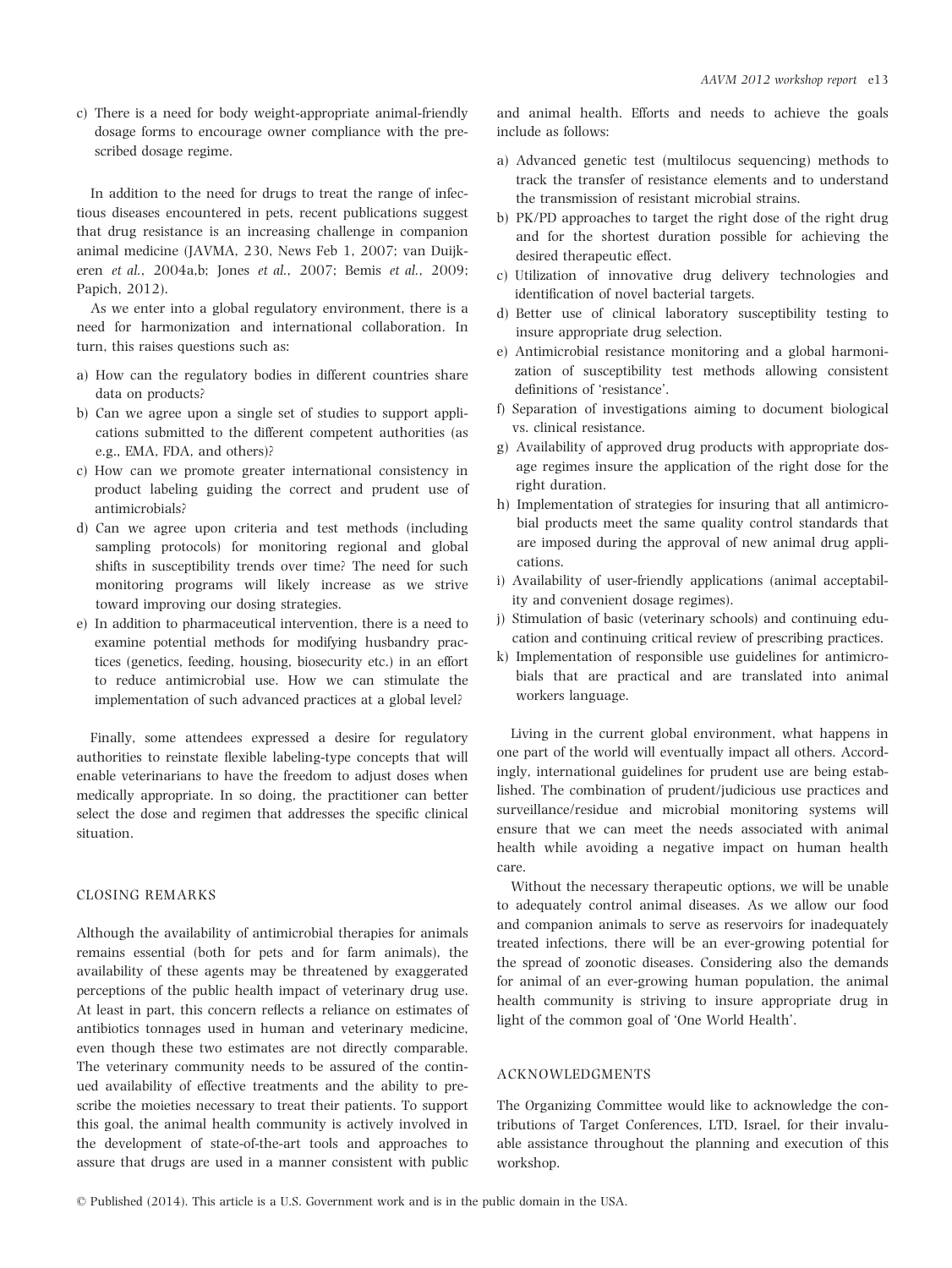#### Declaration of interest

This workshop report is an effort to capture the rich exchange of concepts and perspectives that occurred during the 2012 AAVM. As such, it should not be construed as reflecting the opinions of any individual author or of any particular regulatory agency, organization, or company.

## REFERENCES

- Ahn, Y., Linder, S.W., Veach, B.T., Yan, S., Fernández, H.A., Pineiro, S.A. & Cerniglia, C.E. (2010) In vitro enrofloxacin binding in human fecal slurries. Regulatory Pharmacology and Toxicology, 62, 74–84.
- Ambrose, P.G., Bhavnani, S.M., Rubino, C.M., Louie, A., Gumbo, T., Forrest, A. & Drusano, G.L. (2007) Pharmacokinetics-pharmacodynamics of antimicrobial therapy: it's not just for mice anymore. Clinical Infectious Diseases, 44, 79–86.
- Anon 1. EFSA (2012) European Food Safety Authority; Technical specifications on the harmonised monitoring and reporting of antimicrobial resistance in Salmonella, Campylobacter and indicator Escherichia coli and Enterococcus spp. bacteria transmitted through food. EFSA Journal, 10, 2742.
- Anon 2. OIE Terrestrial Animal Health Code (2012). http://www.oie. int/international-standard-setting/terrestrial-code/access-online/.
- Anon 3. US FDA CVM Guidance for Industry #120. Veterinary Feed Directive Regulation Questions and Answers. http://www.fda.gov/down loads/AnimalVeterinary/GuidanceComplianceEnforcement/Guidance forIndustry/UCM052660.pdf.
- Anon 4. US FDA CVM Guidance for Industry #209. The Judicious Use of Medically Important Antimicrobial Drugs in Food-Producing Animals. http://www.fda.gov/downloads/AnimalVeterinary/GuidanceCompli anceEnforcement/GuidanceforIndustry/UCM216936.pdf.
- Anon 5. US FDA CVM Guidance for Industry #213. New Animal Drugs and New Animal Drug Combination Products Administered in or on Medicated Feed or Drinking Water of Food-Producing Animals: Recommendations for Drug Sponsors for Voluntarily Aligning Product Use Conditions with GFI #209. http://www.fda.gov/downloads/AnimalVeterinary/ GuidanceComplianceEnforcement/GuidanceforIndustry/UCM299624. pdf.
- Anon 6. VICH Guidelines, Guideline #36. http://www.vichsec.org/en/ guidelines5.htm.
- Anon 7. World Health Organization, Critically Important Antimicrobials for Human Medicine, 3rd Revision (2011). http://apps.who.int/iris/bitstream/10665/77376/1/9789241504485\_eng.pdf.
- Anon 8. World Health Organization, Foodborne Disease Surveillance, Antimicrobial Resistance. http://www.who.int/foodborne\_disease/resistance/en/.
- Anon 9. European Centre for Disease Prevention and Control, EARS-Net Database. http://ecdc.europa.eu/en/activities/surveillance/EARS-net/ database/Pages/database.aspx.
- Bemis, D.A., Jones, R.D., Frank, L.A. & Kania, S.A. (2009) Evaluation of susceptibility test breakpoints used to predict mecA-mediated resistance in Staphylococcus pseudintermedius isolated from dogs. Journal of Veterinary Diagnostic Investigation, 21, 53–58.
- Bhullar, K., Waglechner, N., Pawlowski, A., Koteva, K., Banks, E.D., Johnston, M.D., Barton, H.A. & Wright, G.D. (2012) Antibiotic resistance is prevalent in an isolated cave microbiome. PLoS One, 7, e34953.
- Blaser, M.J. & Engberg, J. (2008). Clinical aspects of Campylobacter jejuni and Campylobacter coli infections. In Campylobacter. Eds Nachamkin, I., Szymanski, C.M. & Blaser, M.J., pp. 99–121. American Society for Microbiology, Washington, DC.
- Blickwede, M., Valentin-Weigand, P. & Schwarz, S. (2004) Sub-inhibitory concentrations of florfenicol enhance the adherence of florfenicol-susceptible and florfenicol-resistant Staphylococcus aureus. Journal of Antimicrobial Chemotherapy, 54, 286–288.
- Blondeau, J.M. (2009) New concepts in antimicrobial susceptibility testing: the mutant prevention concentration and mutant selection window approach. Veterinary Dermatology, 20, 383–396.
- Blondeau, J.M., Zhao, X., Hansen, G. & Drlica, K. (2001) Mutant prevention concentrations of fluoroquinolones for clinical isolates of Streptococcus pneumoniae. Antimicrobial Agents and Chemotherapy, 45, 433–438.
- Blondeau, J.M., Hansen, G., Metzler, K. & Hedlin, P. (2004) The role of PK/PD parameters to avoid selection and increase of resistance: mutant prevention concentration. Journal of Chemotherapy, 16(Suppl. 3), 1–19.
- Cegelski, L., Marshall, G.R., Eldridge, G.R. & Hultgren, S.J. (2008) The biology and future prospects of antivirulence therapies. Nature Review Microbiology, 6, 17–27.
- Centers for Disease Control and Prevention (CDC) (2013) Incidence and trends of infection with pathogens transmitted commonly through food – Foodborne Diseases Active Surveillance Network, 10 U.S. Sites, 1996–2012. Morbidity & Mortality Weekly Report, 62, 283–287.
- Cerniglia, C.E. & Kotarski, S. (1999) Evaluation of veterinary drug residues in food for their potential to affect human intestinal microflora. Regulatory Pharmacology and Toxicology, 29, 238–261.
- Cerniglia, C.E. & Kotarski, S. (2005) Approaches in the safety evaluations of veterinary antimicrobial agents in food to determine the effects on the human intestinal microflora. Journal of Veterinary Pharmacology  $\⊂>5$  Therapeutics, 28, 3–20.
- Christensen, E.G., Gram, L. & Kastbjerg, V.G. (2011) Sublethal triclosan exposure decreases susceptibility to gentamicin and other aminoglycosides in Listeria monocytogenes. Antimicrobial Agents and Chemotherapy, 55, 4064–4071.
- Cogliani, C., Goossens, H. & Greko, C. (2011) Restricting antimicrobial use in food animals: lessons from Europe. Microbe, 6, 274–279.
- Craig, W.A. (2007). Pharmacodynamics of antimicrobials: general concepts and applications. In Antimicrobial Pharmacodynamics in Theory and Practice, 2nd edn. Eds Nightingale, C.H., Ambrose, P.G., Drusano, G.L. & Murakawa, T., pp. 1–22. Marcel Dekker Publishers, New York.
- Davies, J., Spiegelman, G.B. & Yim, G. (2006) The world of sub-inhibitory antibiotic concentrations. Current Opinion in Microbiology, 9, 445–453.
- D'Costa, V.M., King, C.E., Kalan, L., Morar, M., Sung, W.W., Schwarz, C., Froese, D., Zazula, G., Calmels, F., Debruyne, R., Golding, G.B., Poinar, H.N. & Wright, G.D. (2011) Antibiotic resistance is ancient. Nature, 477, 457–461.
- Denève, C., Deloménie, C., Barc, M.C., Collignon, A. & Janoir, C. (2008) Antibiotics involved in Clostridium difficile-associated disease increase colonization factor gene expression. Journal of Medical Microbiology, 57, 732–738.
- Drlica, K. (2003) The mutant selection window and antimicrobial resistance. Journal of Antimicrobial Chemotherapy, 52, 11–17.
- van Duijkeren, E., Box, A.T., Heck, M.E., Wannet, W.J. & Fluit, A.C. (2004a) Methicillin-resistant staphylococci isolated from animals. Veterinary Microbiology, 103, 91–97.
- van Duijkeren, E., Wolfhagen, M.J., Box, A.T., Heck, M.E., Wannet, W.J. & Fluit, A.C. (2004b) Human-to-dog transmission of methicillin-resistant Staphylococcus aureus. Emerging Infectious Diseases, 10, 2235–2237.
- Escaich, S. (2010) Novel agents to inhibit microbial virulence and pathogenicity. Expert Opinion on Therapeutic Patents, 20, 1401– 1418.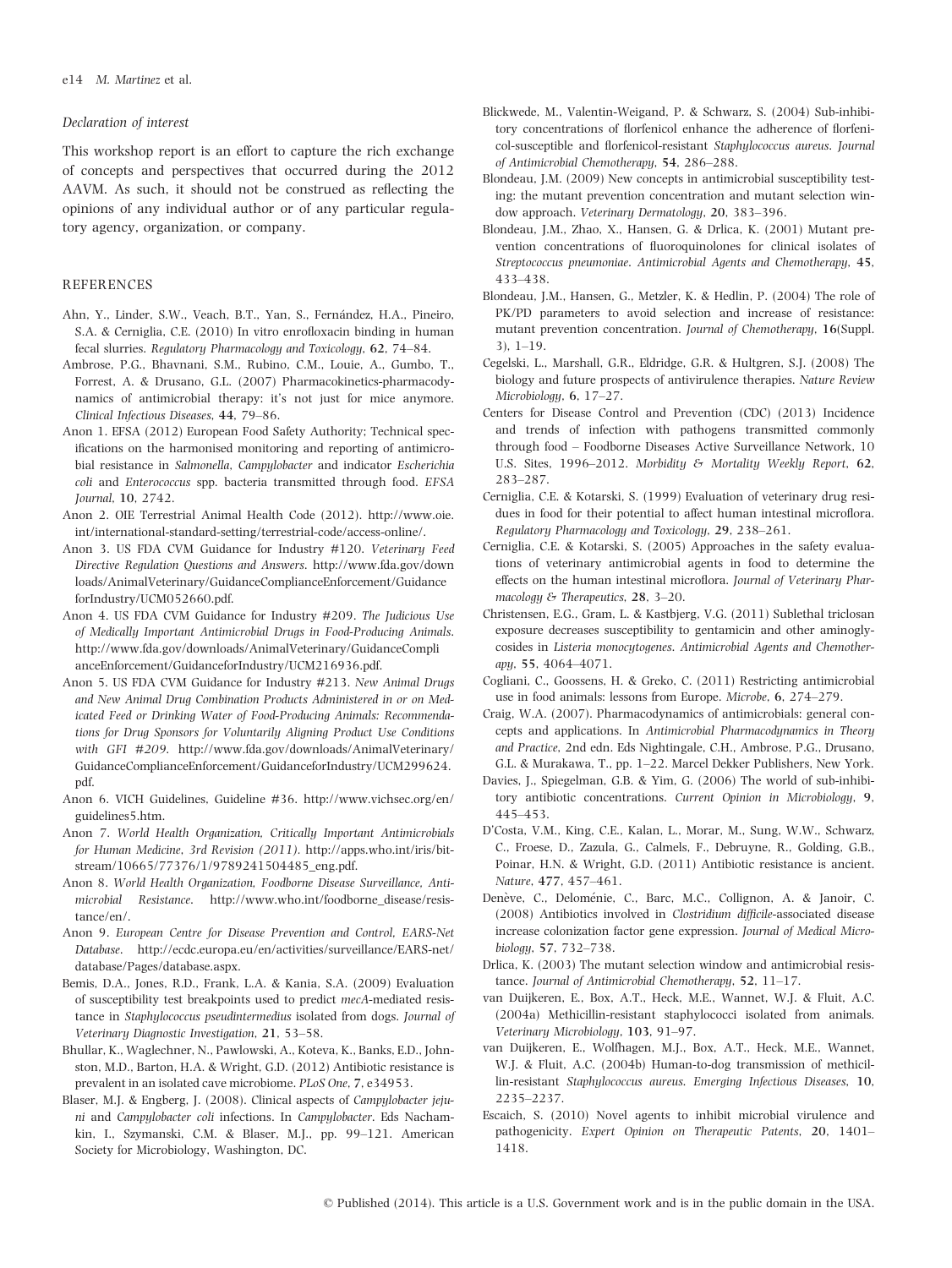- Ewers, C., Grobbel, M., Stamm, I., Kopp, P., Fruth, A., Diehl, I., Semmler, T., Bethe, A., Wieler, L.H. & Guenther, S. (2010) First Insight into the Population Structure, Resistance Features and Virulence Genotype of Extended Spectrum B-Lactamase Producing Escherichia coli from Companion Animals. 2nd ASM Conference on Antimicrobial Resistance in Zoonotic Bacteria and Foodborne Pathogens in Animals, Humans and the Environment, Toronto, Canada ISBN 987-1- 55581-629-2.
- Ewers, C., Bethe, A., Semmler, T., Guenther, S. & Wieler, L.H. (2012) Extended-spectrum  $\beta$ -lactamase-producing and AmpC-producing Escherichia coli from livestock and companion animals, and their putative impact on public health: a global perspective. Clinical Microbiology and Infection, 18, 646–655.
- Ferran, A., Dupouy, V., Toutain, P.L. & Bousquet-Melou, A. (2007) Influence of inoculum size on the selection of resistant mutants of Escherichia coli in relation to mutant prevention concentrations of marbofloxacin. Antimicrobial Agents and Chemotherapy, 51, 4163– 4166.
- Ferran, A.A., Toutain, P.L. & Bousquet-Melou, A. (2011) Impact of early versus later fluoroquinolone treatment on the clinical; microbiological and resistance outcomes in a mouse-lung model of Pasteurella multocida infection. Veterinary Microbiology, 24, 292–297.
- Frisch, A.W., Tripp, J.T., Barrett, C.D. & Pidgeon, B.E. (1942) The specific polysaccharide content of pneumonic lungs. Journal of Experimental Medicine, 76, 505–510.
- Garch, F., Lismond, A., Piddock, L.J., Courvalin, P., Tulkens, P.M. & Van Bambeke, F. (2010) Fluoroquinolones induce the expression of patA and patB, which encode ABC efflux pumps in Streptococcus pneumoniae. Journal of Antimicrobial Chemotherapy, 65, 2076–2082.
- Guenther, S., Grobbel, M., Beutlich, J., Guerra, B., Ulrich, R.G., Wieler, L.H. & Ewers, C. (2010a) Detection of pandemic B2-O25-ST131 Escherichia coli harbouring the CTX-M-9 extended-spectrum beta-lactamase type in a feral urban brown rat (Rattus norvegicus). Journal of Antimicrobial Chemotherapy, 65, 582–584.
- Guenther, S., Grobbel, M., Lübke-Becker, A., Goedecke, A., Friedrich, N.D., Wieler, L.H. & Ewers, C. (2010b) Antimicrobial resistance profiles of Escherichia coli from common European wild bird species. Veterinary Microbiology, <sup>1441</sup>, 219–225.
- Guenther, S., Bethe, A., Fruth, A., Semmler, T., Ulrich, R.G., Wieler, L.H. & Ewers, C. (2012) Frequent combination of antimicrobial multiresistance and extraintestinal pathogenicity in Escherichia coli isolates from urban rats (Rattus norvegicus) in Berlin, Germany. PLoS One, 7, e50331.
- Hansen, G.T., Metzler, K., Drlica, K. & Blondeau, J.M. (2003) Mutant concentration of gemifloxacin for clinical isolates of Streptococcus pneumoniae. Antimicrobial Agents and Chemotherapy, 47, 440–441.
- Hesje, C.K., Tillotson, G.S. & Blondeau, J.M. (2007) MICs, MPCs, PK/ PDs: a match (sometimes) made in hosts. Expert Review of Respiratory Medicine, 1, 7–16.
- Hoffman, L.R., D'Argenio, D.A., MacCoss, M.J., Zhang, Z., Jones, R.A. & Miller, S.I. (2005) Aminoglycoside antibiotics induce bacterial biofilm formation. Nature, 436, 1171–1175.
- Human Microbiome Project Consortium (2012) Structure, function and diversity of the healthy human microbiome. Nature, 486, 207– 214.
- Jeffery, I.B., Claesson, M.J., O'Toole, P.W. & Shanahan, F. (2012) Categorization of the gut microbiota: enterotypes or gradients? Nature Review Microbiology, 10, 591–592.
- Jernberg, C., Löfmark, S., Edlund, C. & Jansson, J.K. (2010) Long-term impacts of antibiotic exposure on the human intestinal microbiota. Microbiology, 56, 3216–3223.
- Jones, R.D., Kania, S.A., Rohrbach, B.W., Frank, L.A. & Bemis, D.A. (2007) Prevalence of oxacillin- and multidrug-resistant staphylo-

cocci in clinical samples from dogs: 1,772 samples (2001–2005). Journal of the American Veterinary Medical Association, 230, 221–227.

- de Jong, A., Stephan, B. & Silley, P. (2012) Fluoroquinolone resistance of Escherichia coli and Salmonella from healthy livestock and poultry in the EU. Journal of Applied Microbiology, 112, 239–245.
- Kahlmeter, G., Brown, D.F.J., Goldstein, F.W., MacGowan, A.P., Mouton, L. Österlund, A., Rodloff, A., Steinbakk, M., Urbaskova, P. & Vatopoulos, A. (2003) European harmonization of MIC breakpoints for antimicrobial susceptibility testing of bacteria. Journal of Antimicrobial Chemotherapy, 52, 145–148.
- Kaldhone, P., Nayak, R., Lynne, A.M., David, D.E., McDermott, P.F., Logue, C.M. & Foley, S.L. (2008) Characterization of Salmonella enterica serovar Heidelberg from turkey-associated sources. Applied Environmental Microbiology, 74, 5038–5046.
- Kesteman, A.S., Perrin-Guyomard, A., Laurentie, M., Sanders, P., Toutain, P.L. & Bousquet-Melou, A. (2010) Emergence of resistant Klebsiella pneumoniae in the intestinal tract during successful treatment of Klebsiella pneumoniae lung infection in rats. Antimicrobial Agents and Chemotherapy, 54, 2960–2964.
- Kim, B.S., Kim, J.N. & Cerniglia, C.E. (2011) In vitro culture conditions for maintaining a complex population of human gastrointestinal tract microbiota. Journal of Biomedicine & Biotechnology, Article ID 838040. 1-10.
- 838040, 1–10. Kim, B.S., Kim, J.N., Yoon, S.H., Chun, J. & Cerniglia, C.E. (2012) Impact of enrofloxacin on the human intestinal microbiota revealed by comparative molecular analysis. Anaerobe, 18, 310–320.
- Lin, J., Yan, M., Sahin, O., Pereira, S., Chang, Y.J. & Zhang, Q. (2007) Effect of macrolide usage on emergence of erythromycin-resistant Campylobacter isolates in chickens. Antimicrobial Agents and Chemotherapy, 51, 1678–1686.
- Looft, T., Johnson, T.A., Allen, H.K., Bayles, D.O., Alt, D.P., Stedtfeld, R.D., Sul, W.J., Stedtfeld, T.M., Chai, B., Cole, J.R., Hashsham, S.A., Tiedje, J.M. & Stanton, T.B. (2012) In-feed antibiotic effects on the swine intestinal microbiome. Proceedings of the National Academy of Sciences, USA, 109, 1691–1696.
- Luangtongkum, T., Morishita, T.Y., Ison, A.J., Huang, S., McDermott, P.F. & Zhang, Q. (2006) Effect of conventional and organic production practices on the prevalence and antimicrobial resistance of Campylobacter spp. in poultry. Applied Environmental Microbiology, 72, 3600–3607.
- Luo, N., Pereira, S., Sahin, O., Lin, J., Huang, S., Michel, L. & Zhang, Q. (2005) Enhanced in vivo fitness of fluoroquinolone-resistant Campylobacter jejuni in the absence of antibiotic selection pressure. Proceedings National Academy of Science, USA, 102, 541–546.
- Majtán, J., Majtánová, L., Xu, M. & Majtán, V. (2008) In vitro effect of sub-inhibitory concentrations of antibiotics on biofilm formation by clinical strains of Salmonella enterica serovar Typhimurium isolated in Slovakia. Journal of Applied Microbiology, 104, 1294–1301.
- Marsik, F.J. & Parisi, J.T. (1973) Significance of Staphylococcus epidermidis in the clinical laboratory. Applied Microbiology, 25, 11–14.
- Martinez, M.N., Papich, M.G. & Drusano, G.L. (2012) Dosing regimen matters: the importance of early intervention and rapid attainment of the pharmacokinetic/pharmacodynamic target. Antimicrobial Agents and Chemotherapy, 56, 2795–2805.
- Martinez, M.N., Toutain, P.-L. & Turnnidge, J. (2013). The pharmacodynamics of antimicrobial agents. In Antimicrobial Therapy in Veterinary Medicine, 5th edn. Eds Giguère, S., Prescott, J.F. & Dowling, P.M., pp. 79–103. Wiley Blackwell, Ames, Iowa.
- Matlow, A.G. & Morris, S.K. (2009) Control of antibiotic-resistant bacteria in the office and clinic. Canadian Medical Association Journal, 180, 1021–1024.